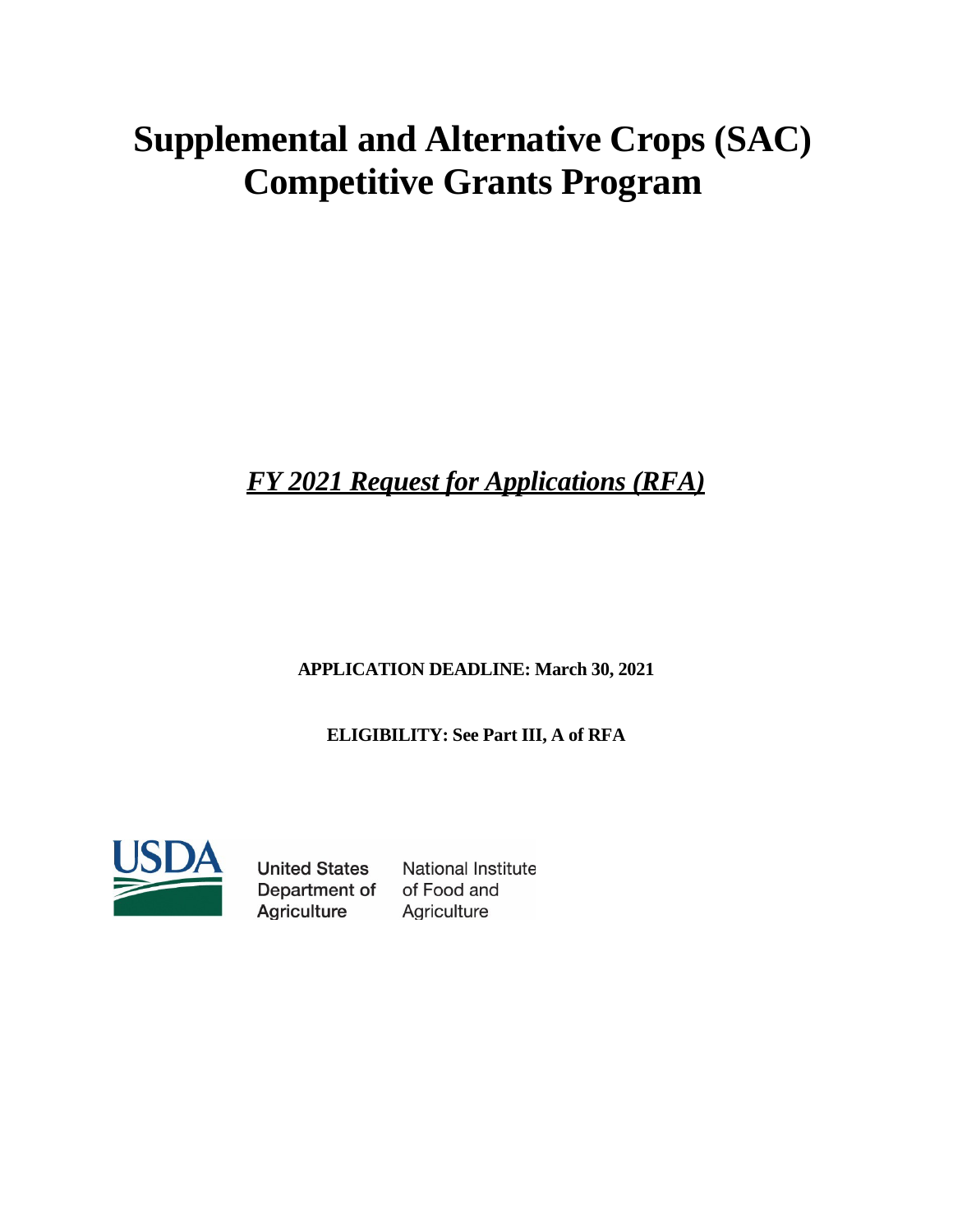# **NATIONAL INSTITUTE OF FOOD AND AGRICULTURE; U.S. DEPARTMENT OF AGRICULTURE**

## **SUPPLEMENTAL AND ALTERNATIVE CROPS COMPETITIVE (SAC) GRANTS PROGRAM**

## **INITIAL ANNOUNCEMENT**

**CATALOG OF FEDERAL DOMESTIC ASSISTANCE:** This program is listed in the Assistance Listings under the Catalog of Federal Domestic Assistance number 10.200.

**DATES:** Applications must be received by **5 p.m. Eastern Time on March 30, 2021**. Applications received after this deadline will normally not be considered for funding (see Part IV, C of this RFA). Comments regarding this request for applications (RFA) are requested within six months from the issuance of this notice. Comments received after that date will be considered to the extent practicable.

**STAKEHOLDER INPUT:** We at the National Institute of Food and Agriculture (NIFA) seek your comments about this RFA. We will consider your comments when we develop the next RFA for the program, if applicable, and we'll use them to meet the requirements of section  $103(c)(2)$  of the Agricultural Research, Extension, and Education Reform Act of 1998 (7 U.S.C. 7613(c)(2)). Submit your written stakeholder comments by the deadline set forth in the DATES portion of this notice via email to [Policy@usda.gov.](mailto:Policy@usda.gov.) (This email address is only for receiving comments regarding this RFA and *not* for requesting information or forms.) In your comments, please state that you are responding to the Supplemental and Alternative Crops Competitive Grants Program RFA.

**EXECUTIVE SUMMARY**: NIFA requests applications for the Supplemental and Alternative Crops Competitive Grants Program (SAC) for fiscal year (FY) 2021. The SAC supports projects that lead to expanded adaptation and increased acreage in the U.S. of canola grown for oil and industrial hemp grown for value added products. This is an integrated research and extension program that will produce results to increase the cost effectiveness and competitiveness of these two crops grown as components of production systems across the country. The SAC supports the breeding, testing, and development of superior performing canola and industrial hemp varieties and production practices that result in improved cost efficiencies, reduced grower risks, and wider use in production systems. Research results and technology developed are expected to be rapidly transferred to producers and other users through effective extension outreach and other engagement efforts. The anticipated grant amount available is approximately \$930,000.

These funds will provide support for canola: up to three region-based integrated canola grants of up to approximately \$225,000 per year with a project period of up to four years. SAC is budgeted to fund one canola research project in a state not part of the three regions, up to approximately \$100,000 per year with a project period of up to four years. However, if one of the regional projects is not fundable, SAC would fund additional state projects up to approximately \$100,000 per year with a project period of up to four years. SAC will also support one industrial hemp project to collect hemp germplasm for storage in the USDA hemp germplasm repository up to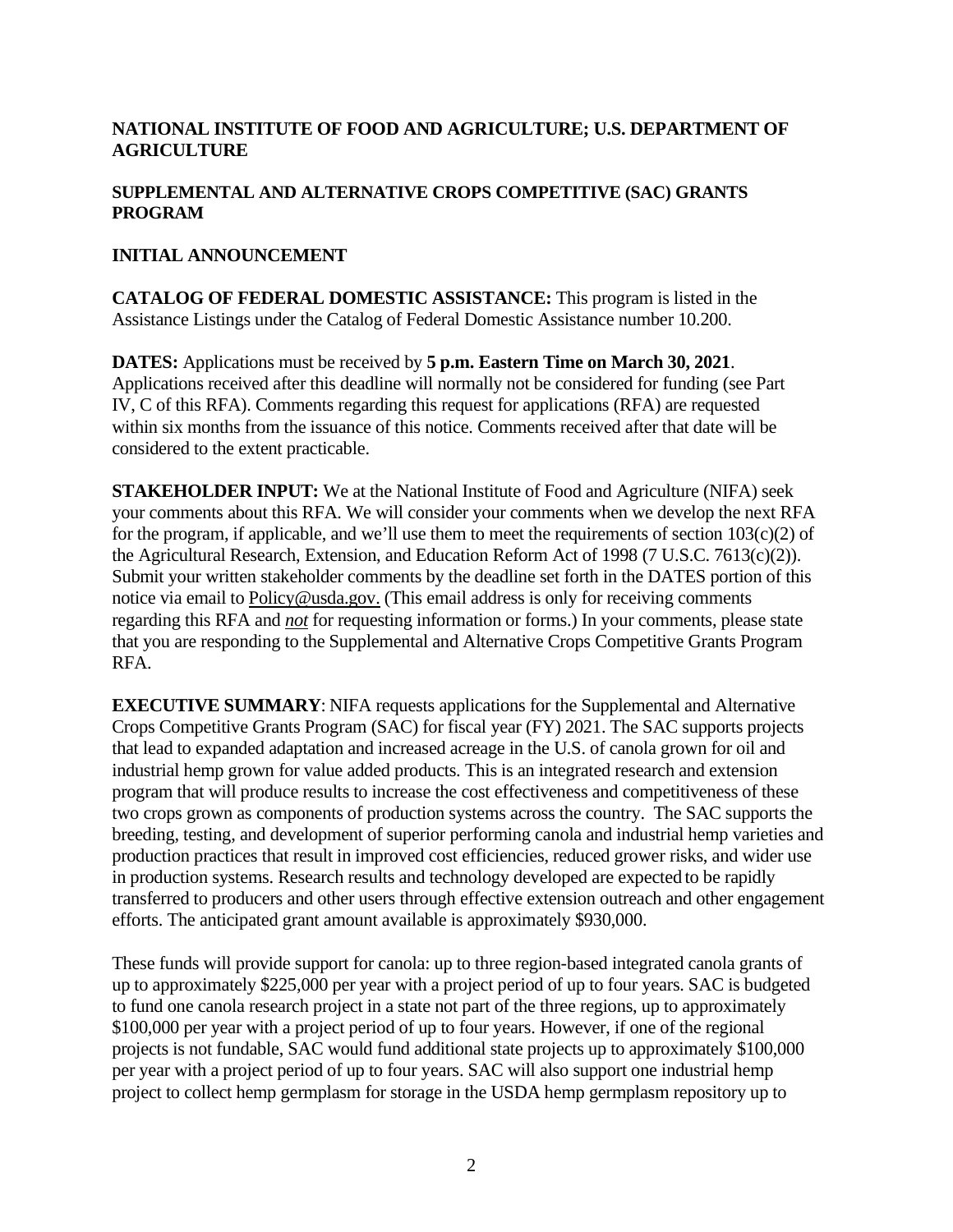approximately \$125,000 per year with a project period of up to four years. Enactment and implementation of appropriations or authorizing legislation may affect the availability or level of funding for this program.

This notice identifies the objectives for SAC projects, deadline dates, funding information, eligibility criteria for projects and applicants, and application forms and associated instructions needed to apply for a SAC grant.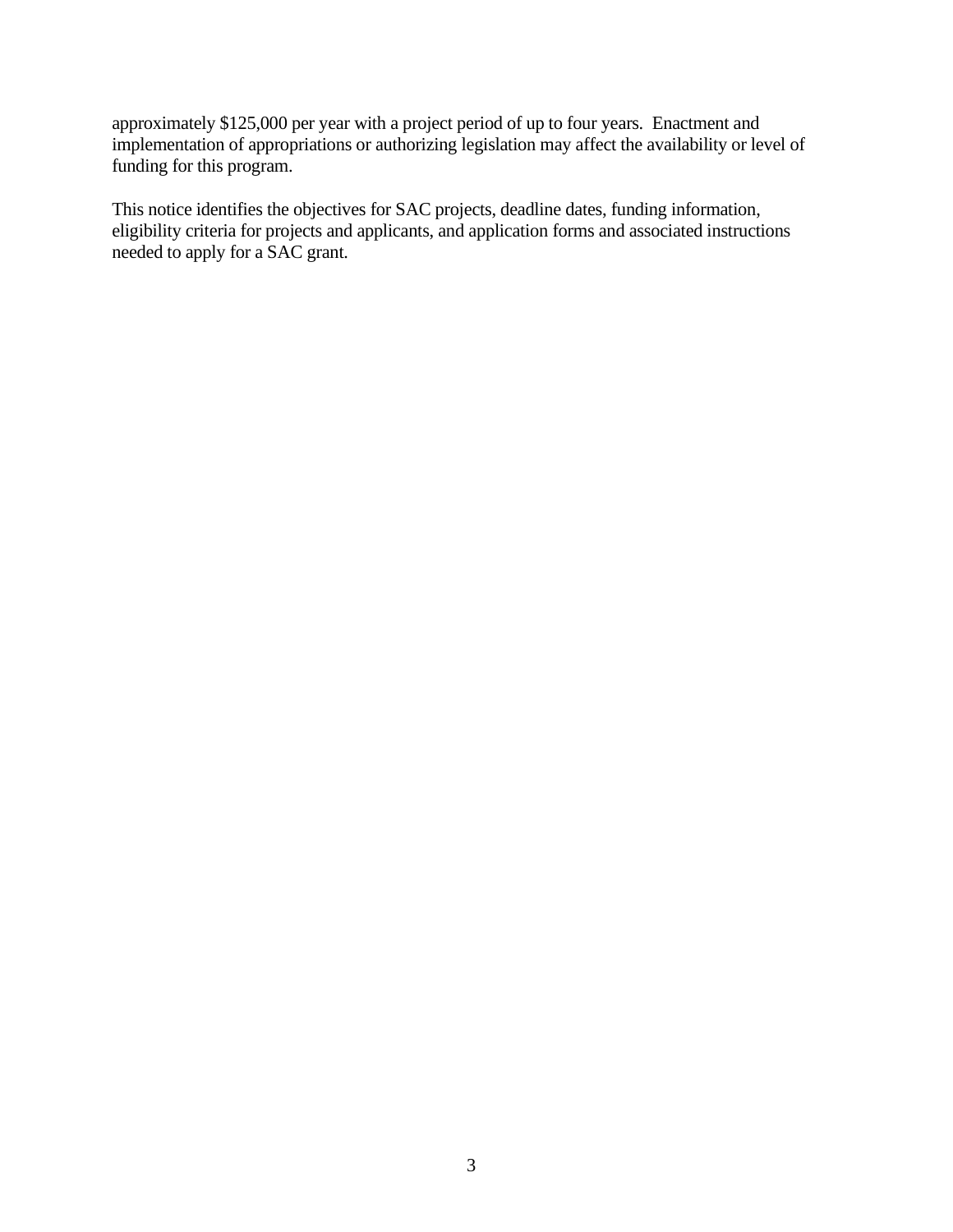# **Table of Contents**

| A. |  |
|----|--|
|    |  |
|    |  |
|    |  |
|    |  |
|    |  |
|    |  |
|    |  |
|    |  |
|    |  |
|    |  |
|    |  |
|    |  |
|    |  |
|    |  |
|    |  |
|    |  |
|    |  |
|    |  |
|    |  |
|    |  |
|    |  |
|    |  |
|    |  |
|    |  |
|    |  |
|    |  |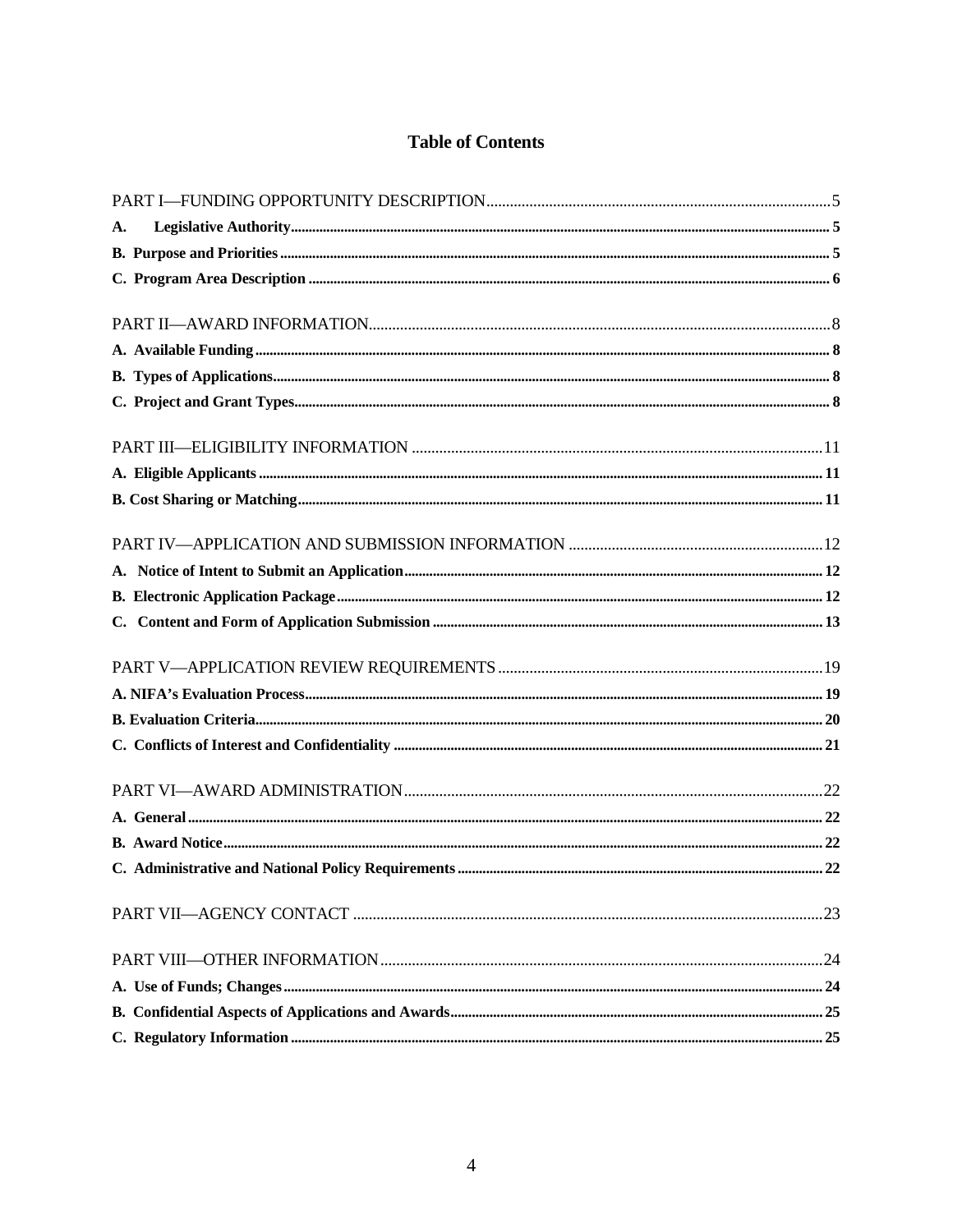# <span id="page-4-0"></span>**PART I—FUNDING OPPORTUNITY DESCRIPTION**

## <span id="page-4-1"></span>**A. Legislative Authority**

In accordance with [7 U.S.C. 3319d\(](https://uscode.house.gov/view.xhtml?req=(title:7%20section:3319d%20edition:prelim)%20OR%20(granuleid:USC-prelim-title7-section3319d)&f=treesort&edition=prelim&num=0&jumpTo=true)c), the Secretary of Agriculture, (acting through the Director of the National Institute of Food and Agriculture (NIFA)), is authorized to make competitive grants to colleges and universities, other Federal agencies, and private sector entities to conduct fundamental and applied research related to the development of new commercial products derived from natural plant material for industrial, medical, and agricultural applications.

The program under this statutory authority may include, but shall not be limited to: conducting comprehensive resource and infrastructure assessments; developing and introducing supplemental and alternative income-producing crops; develop and expand domestic and export markets for such crops; providing technical assistance to farm owners and operators, marketing cooperatives, and others; and conducting fundamental and applied research related to the development of new commercial products derived from natural plant material [including hemp (as defined in section 1639o of this title)] for industrial, medical, and agricultural applications.

## <span id="page-4-2"></span>**B. Purpose and Priorities**

The Supplemental and Alternative Crops grant program (SAC), Assistance Listing 10.200, supports projects that lead to expanded adaptation and increased acreage in the U.S. of canola grown for oil and industrial hemp grown for value added products. Such crops are important to United States (U.S.) agriculture in that these can provide new and profitable cropping options in response to low commodity prices and changes in consumer demand for new agricultural-based products. The U.S. does not produce enough canola oil to meet its annual domestic consumption needs. Modern canola has major uses in healthy human foods and animal feeds, as a natural pest control when used as a cover crop, and as a feedstock in industrial chemical manufacture and biofuel production.

The purpose of this integrated research and extension program is to adapt these multiple-purpose crops to diverse growing regions in the U.S., so that domestic canola oil and industrial hemp production can be significantly increased and be profitable nationwide. Such efforts require strategically designed, region-based research approaches and effective communication of useful information and transfer of technologies to users as rapidly as possible.

Handling of baseline data and data collection will be addressed in the Data Management Plan (DMP) in accordance with the Part IV(B) of this RFA.

SAC aligns with the USDA Strategic Plan [\(https://www.usda.gov/our-agency/about](https://www.usda.gov/our-agency/about-usda/strategic-goals)[usda/strategic-goals\)](https://www.usda.gov/our-agency/about-usda/strategic-goals) and specifically addresses the following goals:

- Strategic Goal 1: Ensure USDA programs are delivered efficiently, effectively, and with integrity and a focus on customer service;
- Strategic Goal 2: Maximize the ability of American agricultural producers to prosper by feeding and clothing the world;
- Strategic Goal 4: Facilitate rural prosperity and economic development; and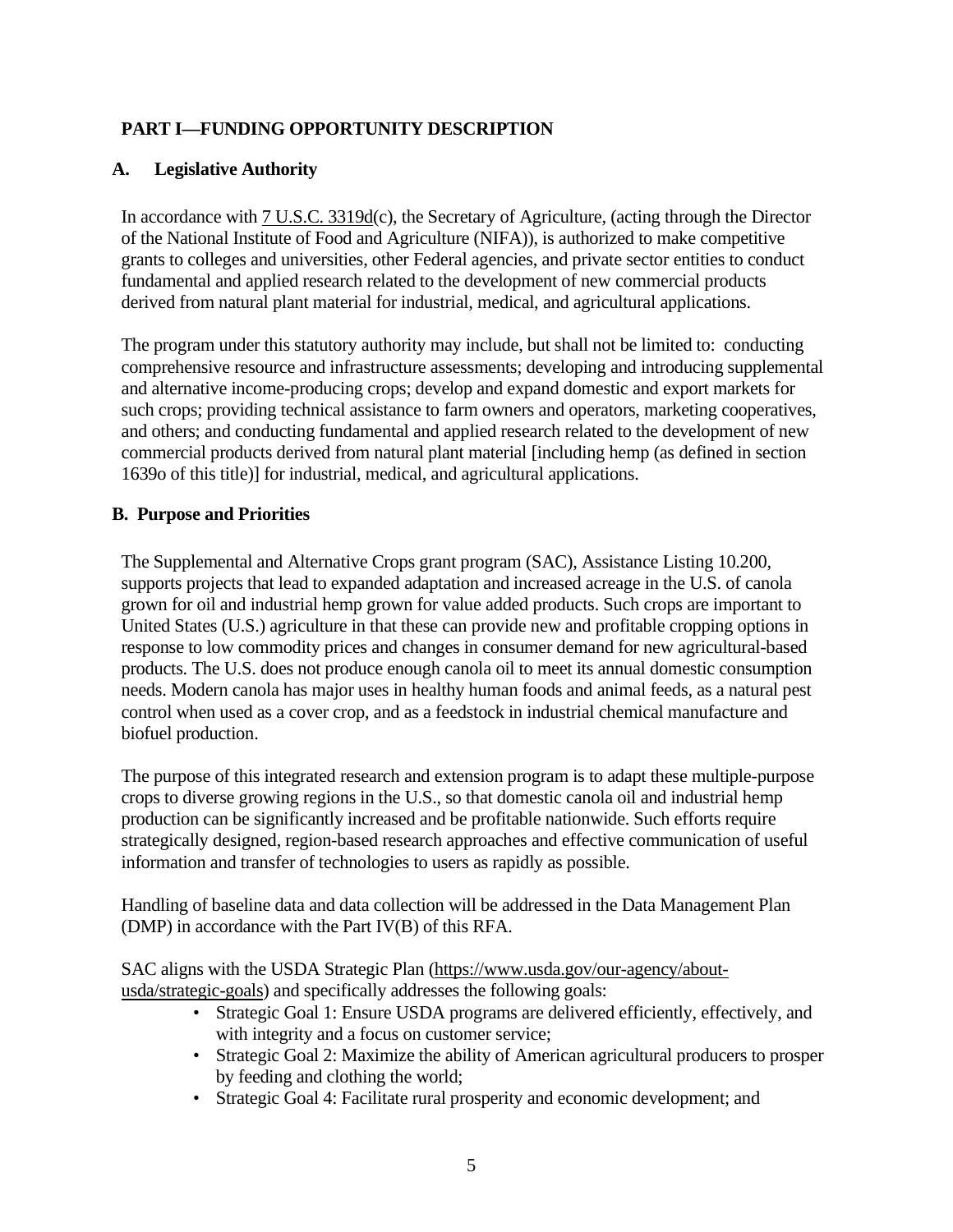• Strategic Goal 7: Provide all Americans access to a safe, nutritious and secure food supply.

SAC aligns with the [USDA Science Blueprint](https://www.usda.gov/sites/default/files/documents/usda-science-blueprint.pdf)

- Theme 1: Sustainable Agricultural Intensification
- Theme 2. Agricultural Climate Adaption
- Theme 3. Food and Nutritional Translation

SAC aligns with [USDA's Agriculture Innovation Agenda:](https://www.usda.gov/aia)

- develop an innovation strategy that aligns and synchronizes public- and private-sector research.
- align the work of our customer-facing agencies and integrate innovative technologies and practices into USDA programs.
- conduct a review of USDA productivity and conservation data.
- set benchmarks to improve accountability.

Additional requirements on expected performance goals, indicators and targets may be required as a condition of award.

# <span id="page-5-0"></span>**C. Program Area Description**

SAC is an integrated research and extension program to improve the productivity and profitability of canola grown for oil and industrial hemp grown for value-added products through their expanded use as components in sustainable production systems across the United States.

The SAC program encourages applicants to establish and work through region-based, multi-state research networks to address priority national or regional science needs of the canola and industrial hemp industries. The SAC program seeks to accelerate the development and use of superior varieties and practices adapted to regional conditions that produce benefits to growers and allied industries. By bringing together expertise across multiple university, federal agency, and industry organizations and states, the SAC program seeks to enhance the effectiveness of limited state, federal, and industry resources to produce greater impacts. Research results, information, and technology developed are expected to be rapidly transferred to producers and other users through effective extension outreach and other engagement efforts.

NIFA is soliciting applications for the FY 2021 SAC under the following two areas:

# **A. Canola:**

- 1. Testing germplasm and breeding to develop superior performing canola varieties that increase productivity, profitability, and adaptation to an expanded range of U.S. growing environments; and/or
- 2. Conducting fundamental and applied research and extension activities to develop innovative planting, cultivating, harvesting methods for use in production systems that include superior performing canola varieties to improve input cost efficiencies and reduce producer and other supply chain participant risks.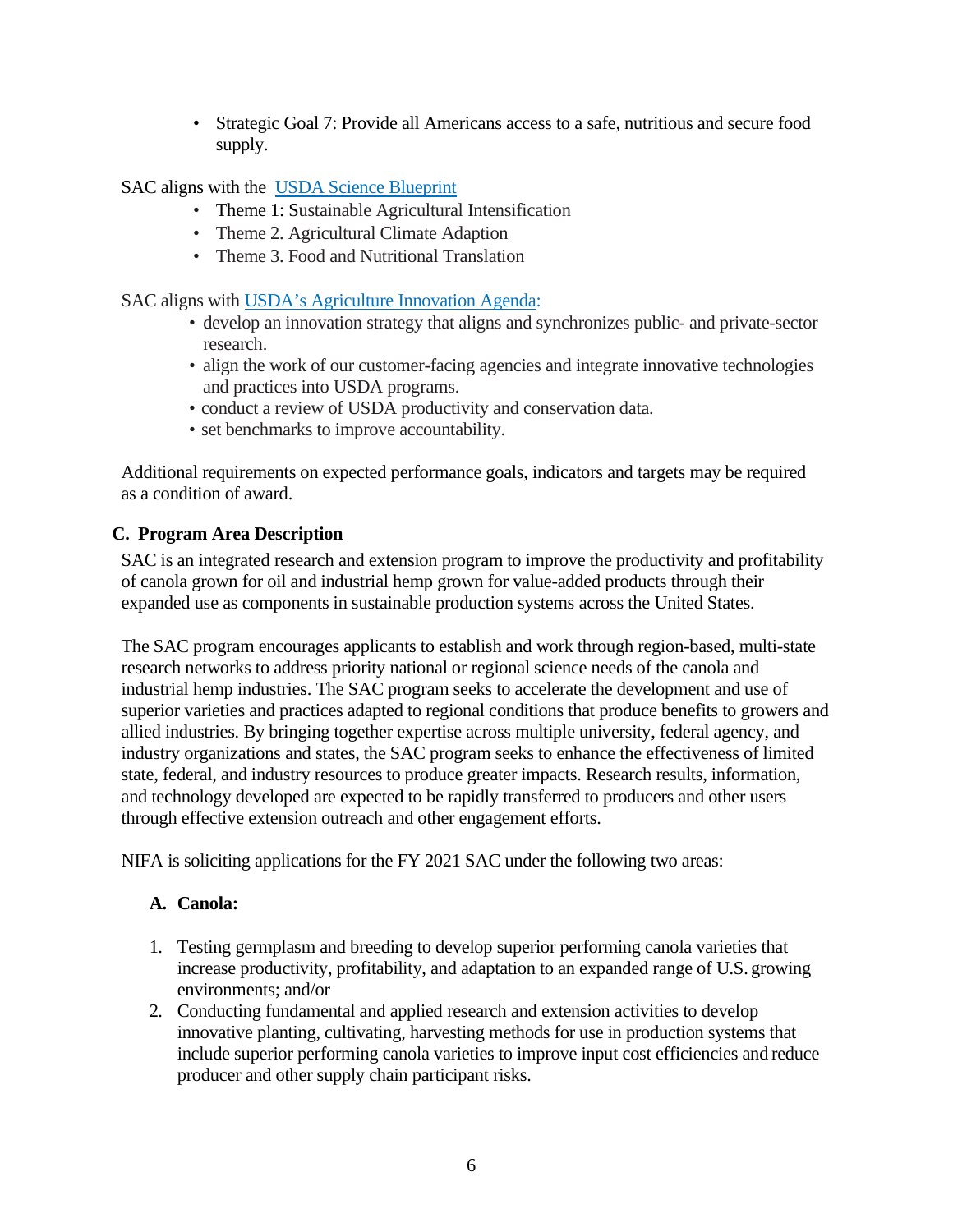## **B. Industrial Hemp:**

1. Germplasm collection for inclusion in the USDA Hemp Germplasm Repository located at Cornell AgriTech in Geneva, New York.

Proposals must include stakeholder input in priority setting, project development, and implementation, and pursue regional coordination of canola- or industrial hemp-related research and extension activities. Applicants are required to provide evidence as appropriate of interdisciplinary, multi-regional cooperation, and use the expertise and resources of land grant and other colleges and universities, Federal agencies, and private industry.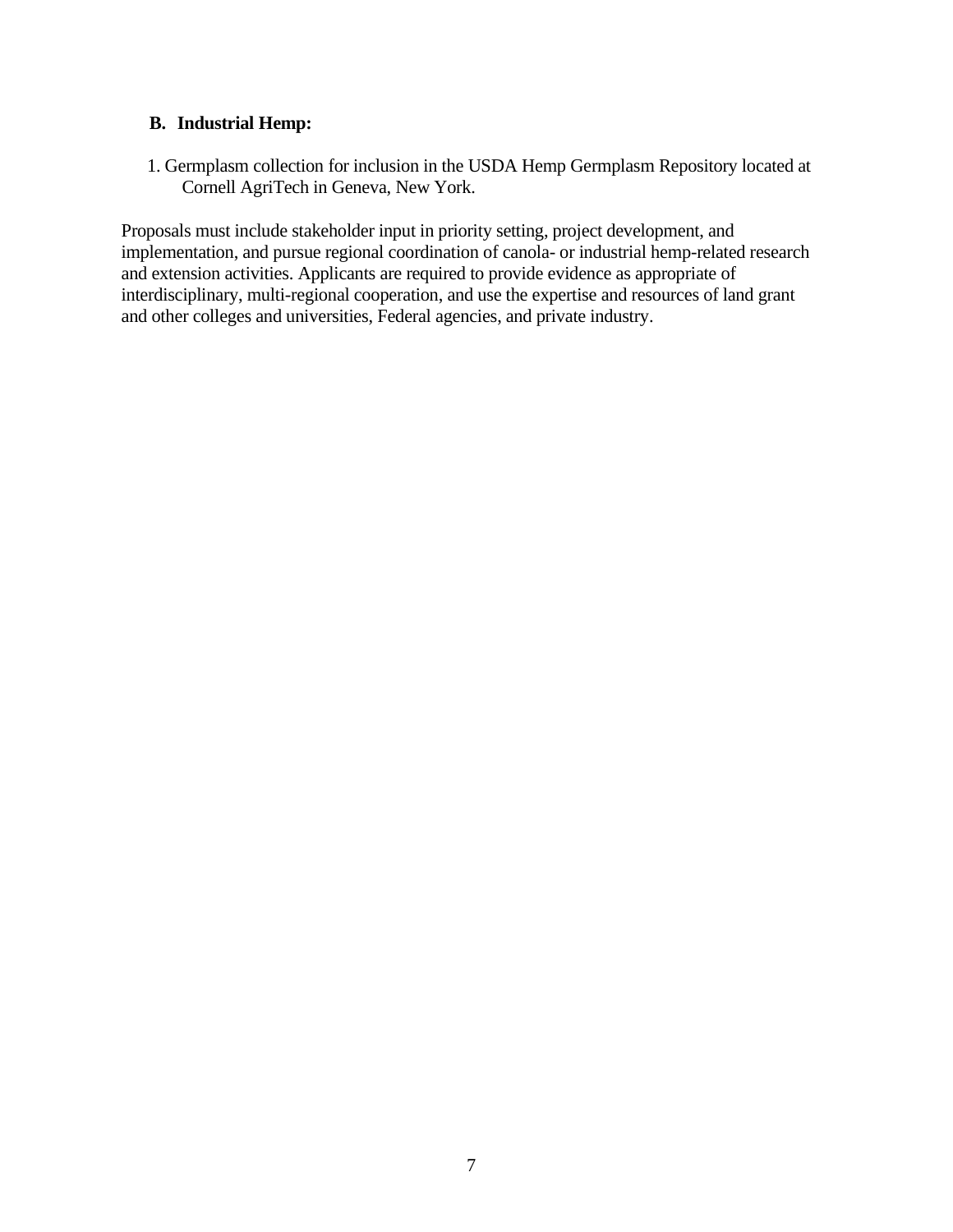# <span id="page-7-0"></span>**PART II—AWARD INFORMATION**

#### <span id="page-7-1"></span>**A. Available Funding**

The anticipated amount available for SAC grants in FY 2021 is approximately \$930,000. The applicant's proposed project budget cannot exceed a maximum of \$225,000 per year for Canola Regional Integrated Research and Extension Projects (RIREP) for each region, and \$100,000 per year for Canola Projects in Other States (POS projects), including indirect costs. The applicant's proposed project budget for the industrial hemp project cannot exceed a maximum of \$125,000 per year, including indirect costs. The project period for Canola REIREP or POS projects and the industrial hemp project can be up to four years. Enactment and implementation of appropriations or authorizing legislation may affect the availability or level of funding for this program. There is no commitment by USDA to fund any particular application or to make a specific number of awards.

The Automated Standard Applications for Payment System (ASAP), operated by the Department of Treasury's Bureau of the Fiscal Service, is the designated payment system for awards resulting from this RFA. For more information, see [\(ASAP\).](https://www.fiscal.treasury.gov/fsservices/gov/pmt/asap/asap_home.htm)

## <span id="page-7-2"></span>**B. Types of Applications**

In FY 2021, you may only submit an application to the SAC Program as one of the following types of requests:

**New application**. This is a project application that has not been previously submitted to the SAC Program. We will review all new applications competitively using the screening for administrative requirements, review panel evaluation of proposals using evaluation criteria and selection process described in Part V—Application Review Requirements.

**Resubmitted application**. This is an application that was previously submitted to the NIFA but not funded. Project Directors (PDs) must respond to the previous review panel summary (see Response to Previous Review, Part IV). We must receive resubmitted applications by the relevant due dates. We will evaluate resubmitted applications in competition with other pending applications in the appropriate area to which they are assigned and review them according to the same evaluation criteria (Part V, B) as new applications. If you are submitting a resubmission application, enter the NIFA-assigned proposal number of the previously submitted application in the Federal field (Field 4 on the form).

## <span id="page-7-3"></span>**C. Project and Grant Types**

## **1. Project Types**

Only projects that integrate research and extension will be considered. (7 USC 3318(c)), project periods may be extended but may not exceed five years total. Applicants are required to provide evidence of multi-regional cooperation and, where appropriate, use other relevant and complementary expertise and resources of land grant and other colleges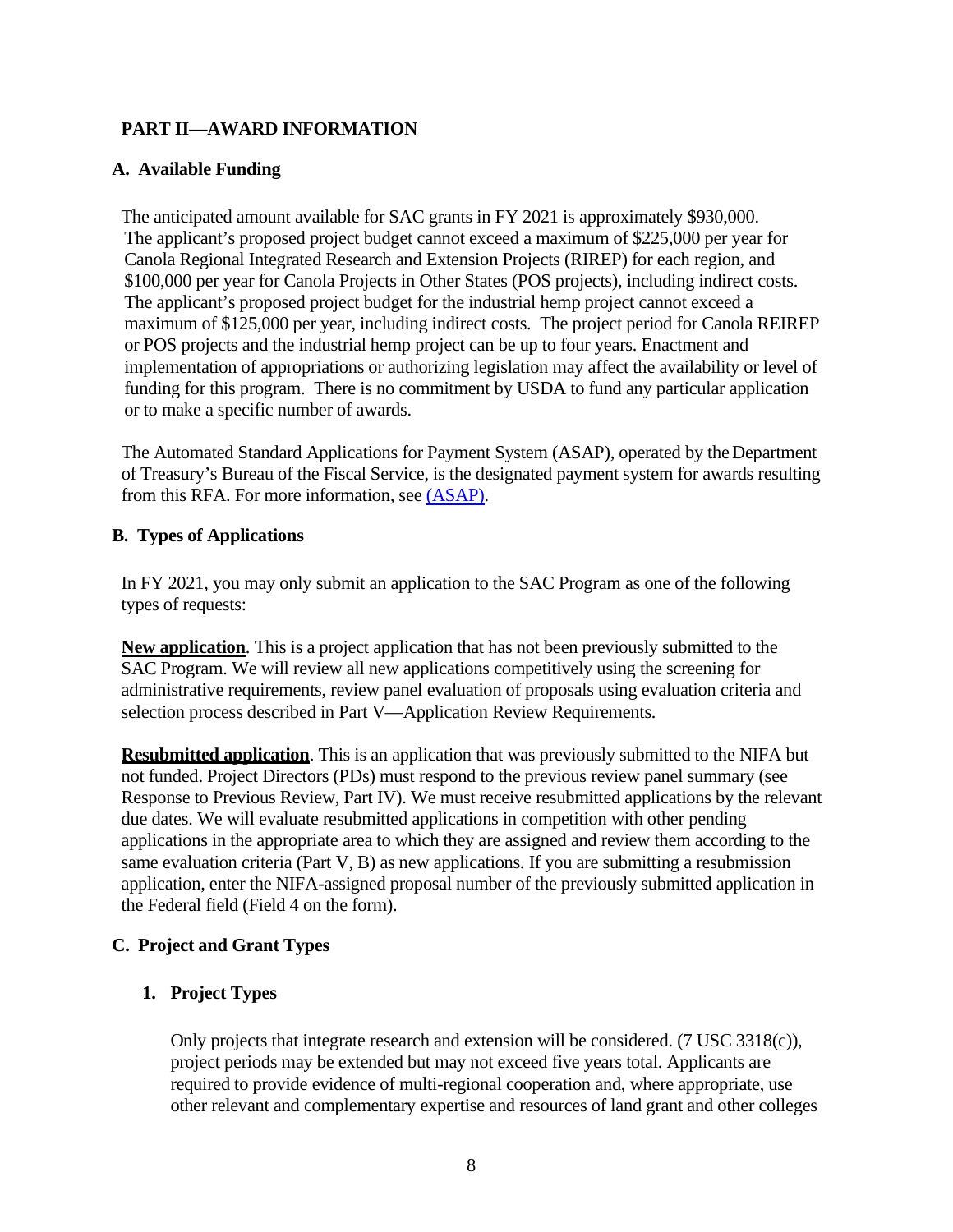and universities, other Federal agencies, and private industry.

#### **For Canola, NIFA will recognize two types of projects this year:**

#### **Regional Integrated Research and Extension Projects (RIREP):**

Established canola industry associations are found in the following three geographic regions, and therefore projects applying for these regions should lead to results that can increase acres planted and improve profitability for canola oil growers. No more than one project in each of the following regions will be funded.

**North Central:** Minnesota, North Dakota, South Dakota, Eastern Montana

**Great Plains:** Colorado, Kansas, Nebraska, New Mexico, Oklahoma, Texas, Wyoming

**Pacific Northwest**: Idaho, Oregon, Washington, Western Montana

Other information:

- Each regional project should have at least two states participating from within the same region and
- Up to 25% of the funding can go to states outside of a designated region

We encourage applicants to form partnerships throughout your region since there is only one project awarded to each region. Applicants are encouraged to engage local, state, and national canola grower organizations. These organizations can assist potential applicants in connecting with other scientists and industry representatives with similar interests.

#### **Projects in Other States (POS):**

There is strong potential for canola production to expand into states other than those where canola has traditionally been grown. Projects in these states should lead to results that will help expand the range of profitable canola production.

#### **For Industrial Hemp, NIFA will recognize one type of project this year:**

Germplasm collection for inclusion in the USDA Hemp Germplasm Repository.

#### **2. Grant Types**

NIFA intends to provide funding for the FY2021 SAC program as new awards with commitment for continuation awards for up to four years. With continuation awards, NIFA agrees to a specified level of support for a specified period of time with the intention to provide additional future support provided performance has been satisfactory, funds are available and continued support is in the interest of the public and the Federal government. Project budgets for the full term should be submitted. Funding will be dispersed in annual increments.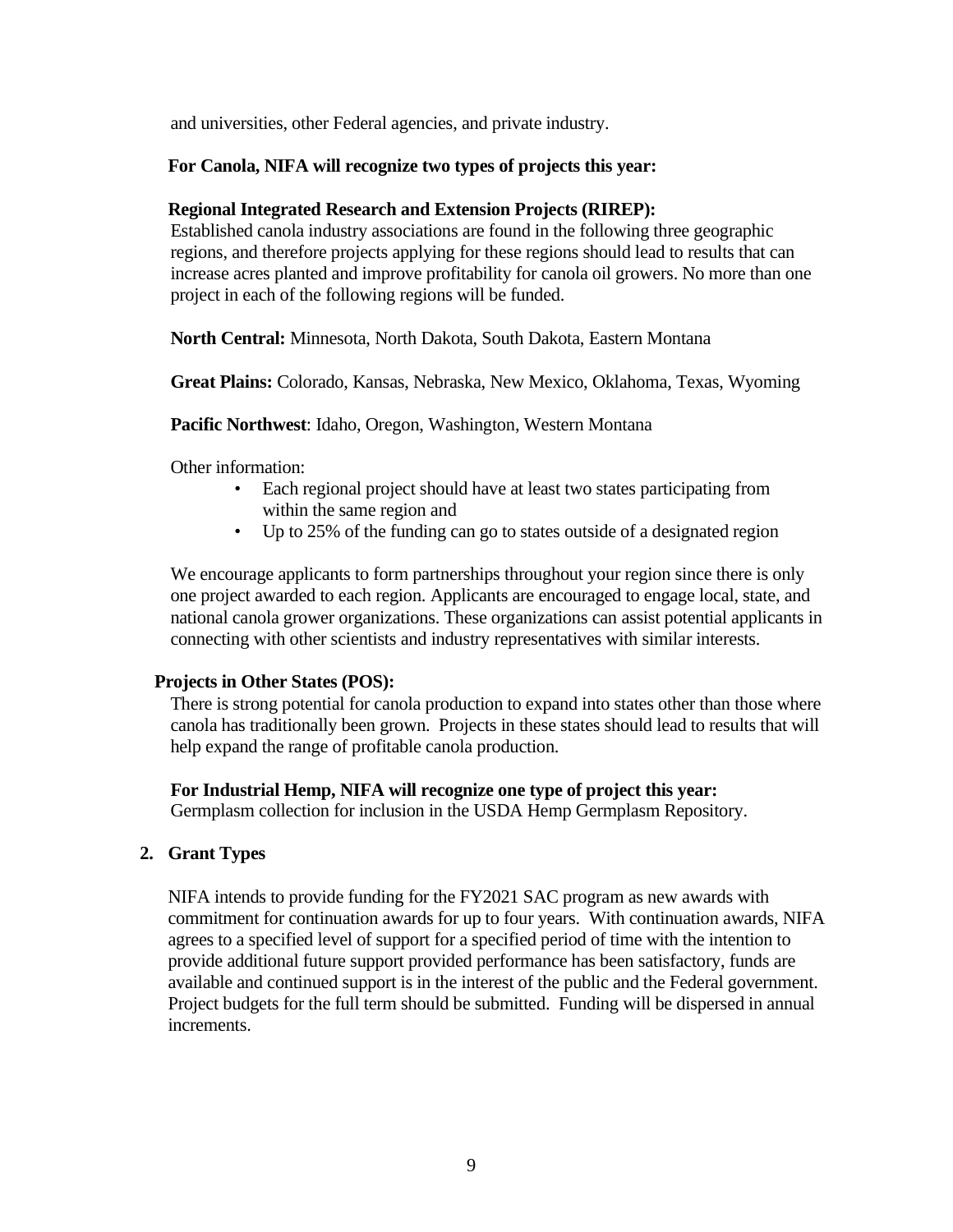#### **D. Responsible and Ethical Conduct of Research**

In accordance with sections 2, 3, and 8 of 2 CFR Part 422, institutions that conduct USDAfunded extramural research must foster an atmosphere conducive to research integrity, bear primary responsibility for prevention and detection of research misconduct, and maintain and effectively communicate and train their staff regarding policies and procedures. In the event an application to NIFA results in an award, the Authorized Representative (AR) assures, through acceptance of the award that the institution will comply with the above requirements. Award recipients shall, upon request, make available to NIFA the policies, procedures, and documentation to support the conduct of the training. See [https://nifa.usda.gov/responsible-and](https://nifa.usda.gov/responsible-and-ethical-conduct-research)[ethical-conduct-research](https://nifa.usda.gov/responsible-and-ethical-conduct-research) for more information.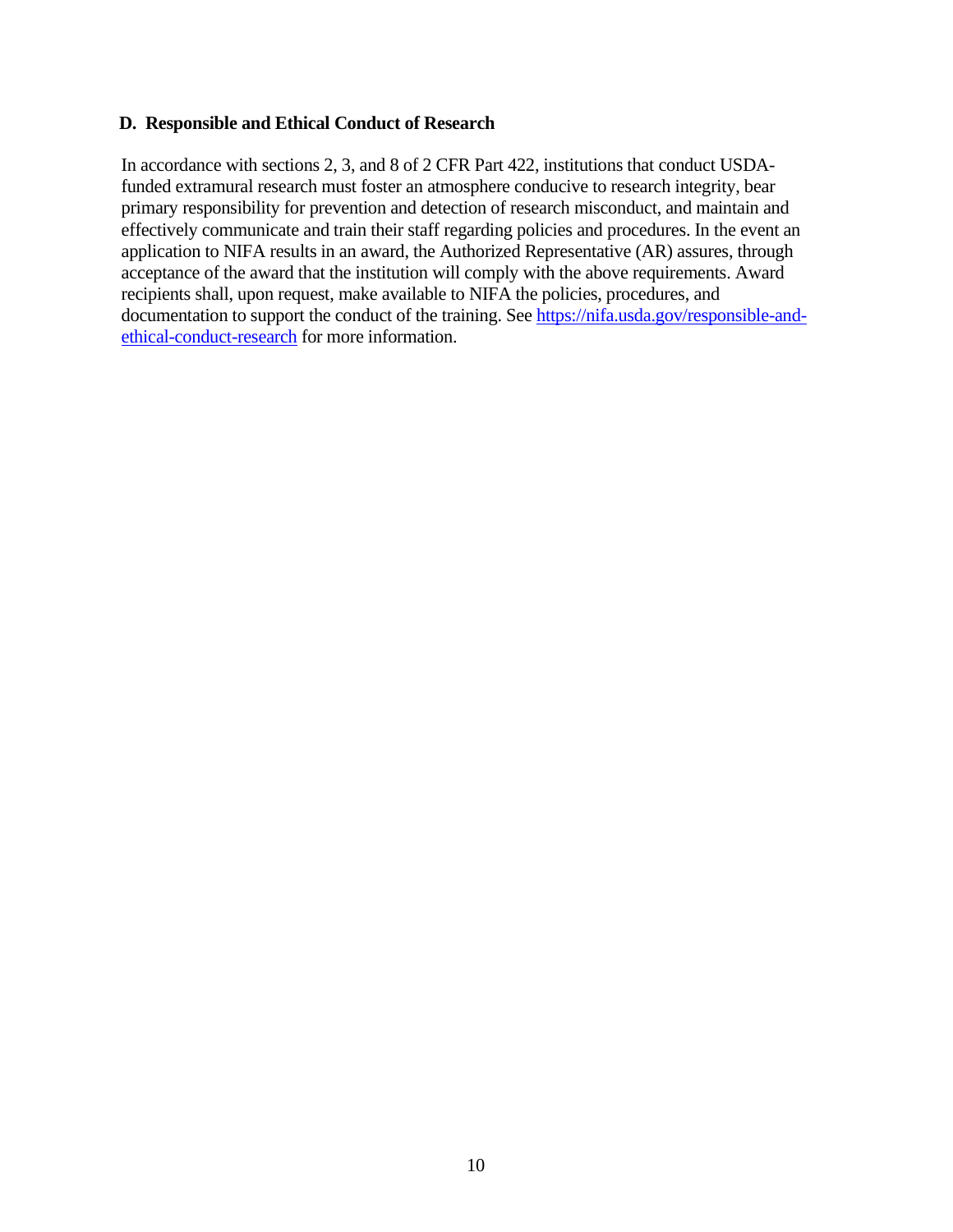# <span id="page-10-0"></span>**PART III—ELIGIBILITY INFORMATION**

#### <span id="page-10-1"></span>**A. Eligible Applicants**

Only colleges and universities (as defined in section 1404 of NARETPA, 7 U.S.C. 3103), other Federal agencies, and private sector entities are eligible to submit applications. Award recipients may subcontract to organizations not eligible to apply provided such organizations are necessary for the conduct of the project. Failure to meet an eligibility criterion by the application deadline may result in the application being excluded from consideration or, even though an application may be reviewed, will preclude NIFA from making an award.

## <span id="page-10-2"></span>**B. Cost Sharing or Matching**

NIFA *does not* require matching for this program and matching resources will not be factored into the review process as evaluation criteria.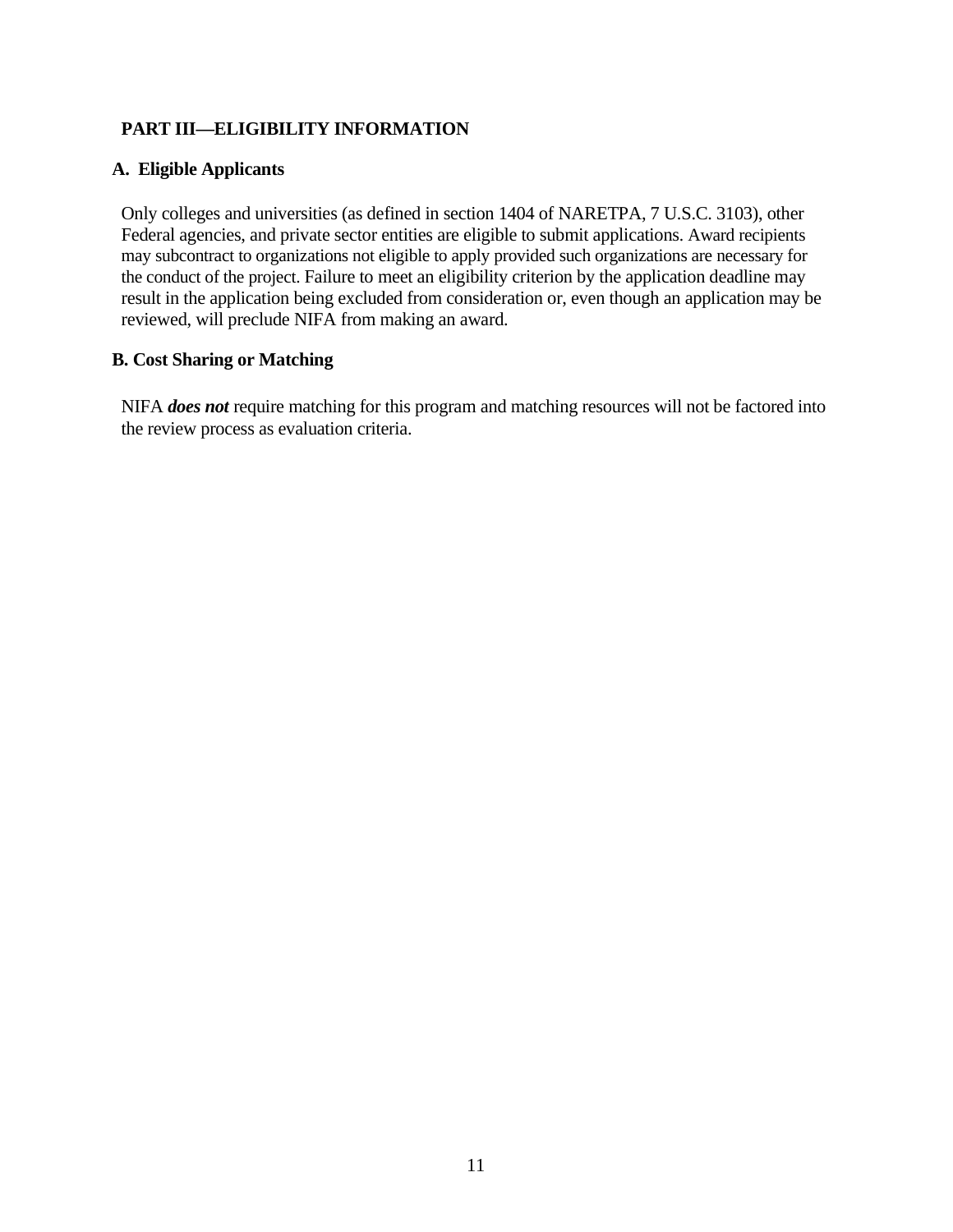# <span id="page-11-0"></span>**PART IV—APPLICATION AND SUBMISSION INFORMATION**

## <span id="page-11-1"></span>**A. Notice of Intent to Submit an Application**

Prospective applicants are asked to email a Notice of Intent to Submit an Application by 5:00 p.m. on **Monday, January 25, 2021**. This notification is not required and does not enter into the review of a subsequent application. The information it contains will be used by program staff to plan the review process. It will not be used for screening for project appropriateness or applicant eligibility, nor will feedback be offered.

This email should include the following information:

- Descriptive (draft) title of proposed research
- Name of the Project Director and Applicant Institution name
- Names of other potential co-Project Directors and their affiliations, if applicable
- Priority area(s) addressed.
- Subject line of email should read:  $SAC$  Intent to Submit. (Do NOT put project title in subject line.)
- E-mail should be sent to SM.NIFA.SCRI@USDA.GOV.

## <span id="page-11-2"></span>**B. Electronic Application Package**

Only electronic applications may be submitted via Grants.gov to NIFA in response to this RFA. We urge you to submit early to the Grants.gov system. For information about the pre-award phase of the grant lifecycle, see [https://www.grants.gov/web/grants/learn-grants/grants-101/pre](https://www.grants.gov/web/grants/learn-grants/grants-101/pre-award-phase.html)[award-phase.html.](https://www.grants.gov/web/grants/learn-grants/grants-101/pre-award-phase.html)

#### **New Users of Grants.gov**

Prior to preparing an application, we recommend that the Project Director/Principal Investigator (PD/PI) first contact an Authorized Representative (AR, also referred to as Authorized Organizational Representative, or AOR) to determine if the organization is prepared to submit electronic applications through Grants.gov.

If it is determined that the organization is not prepared to submit electronic application, a onetime registration process is required **PRIOR** to submitting an application. This will apply, if the institution/organization is new to the electronic grant application process through Grants.gov. It can take as long as two weeks to complete the registration process, so it is critical to begin as soon as possible.

If registration is required, the AR should go to **"Register,"** in the top right corner of the Grants.gov web page (or go to [https://www.grants.gov/web/grants/register.html\)](https://www.grants.gov/web/grants/register.html), for information on registering the institution/organization with Grants.gov. Part II, 1 of the NIFA Grants.gov Application Guide contains detailed information regarding the registration process. Refer to item 2, below, to locate the "NIFA Grants.gov Application Guide."

#### **Steps to Obtain Application Package Materials**

To receive application materials: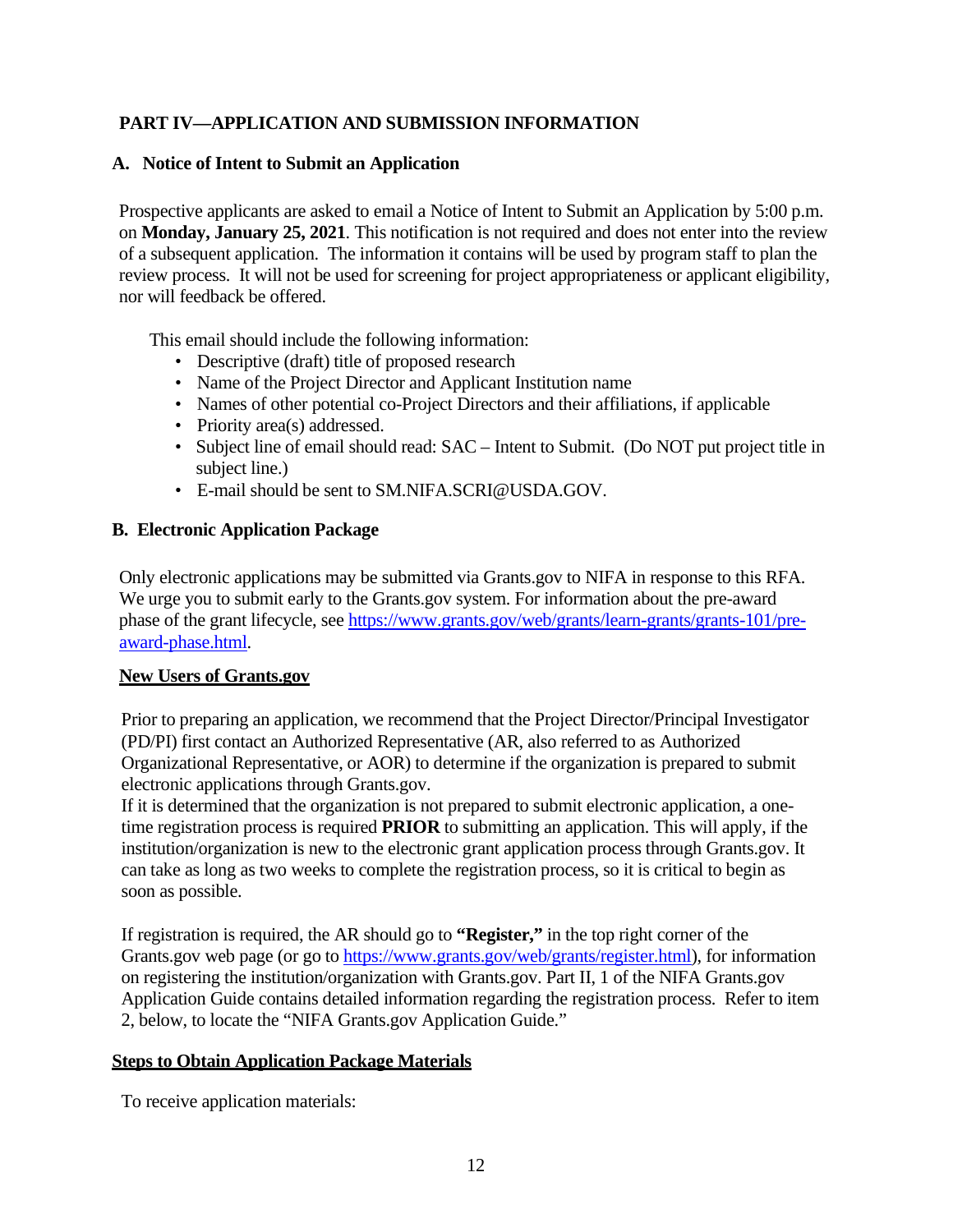- You must download and install a version of **[Adobe Reader](https://get.adobe.com/reader/)** compatible with Grants.gov to access, complete, and submit applications. For basic system requirements and download instructions, see [https://www.grants.gov/web/grants/applicants/adobe](https://www.grants.gov/web/grants/applicants/adobe-software-compatibility.html)[software-compatibility.html.](https://www.grants.gov/web/grants/applicants/adobe-software-compatibility.html) Grants.gov has a test package that will help you determine whether your current version of Adobe Reader is compatible.
- **•** To obtain the application package from Grants.gov, go to <https://www.grants.gov/web/grants/applicants/download-application-package.html> and enter the funding opportunity number where appropriate

## **Funding Opportunity Number: USDA-NIFA-OP-008079**

Click "Search." On the displayed page, click the corresponding link to continue. A Grant Application Package is tied to a particular funding opportunity. You may move forms amongst different Grant Application Packages, but you may ONLY apply to the particular funding opportunity to which the Grant Application Package is associated.

Contained within the application package is the "NIFA Grants.gov Application Guide." This guide contains an introduction and general Grants.gov instructions, information about how to use a Grant Application Package in Grants.gov, and instructions on how to complete the application forms.

**If you require assistance to access the application package** (e.g., downloading or navigating Adobe forms) **or submitting the application,** refer to resources available on the Grants.gov website [\(https://www.grants.gov/web/grants/support.html\)](https://www.grants.gov/web/grants/support.html). Grants.gov assistance is also available at:

> Grants.gov customer support 800-518-4726 Toll-Free or 606-545-5035 Business Hours: 24 hours a day, 7 days a week. Closed on [federal holidays.](http://www.opm.gov/policy-data-oversight/snow-dismissal-procedures/federal-holidays/) Email: [support@grants.gov](mailto:support@grants.gov)

Grants.gov iPortal (see [https://grants-portal.psc.gov/Welcome.aspx?pt=Grants\)](https://grants-portal.psc.gov/Welcome.aspx?pt=Grants): Top 10 requested help topics (FAQs), Searchable knowledge base, self-service ticketing and ticket status, and live web chat (available 7 a.m. - 9 p.m. EST). Have the following information available when contacting Grants.gov:

- Funding Opportunity Number (FON)
- Name of agency you are applying to
- Specific area of concern

## <span id="page-12-0"></span>**C. Content and Form of Application Submission**

Electronic applications are to be prepared following Parts V and VI of the NIFA Grants.gov Application Guide. This guide is part of the corresponding application package (see Section A of this part). The following is additional information you need to prepare an application in response to this RFA.

*If there is discrepancy between the two documents, the information contained in this RFA is overriding.*

Note the attachment requirements (e.g., PDF) in **Part III, Section 3** of the guide**.** Proposals that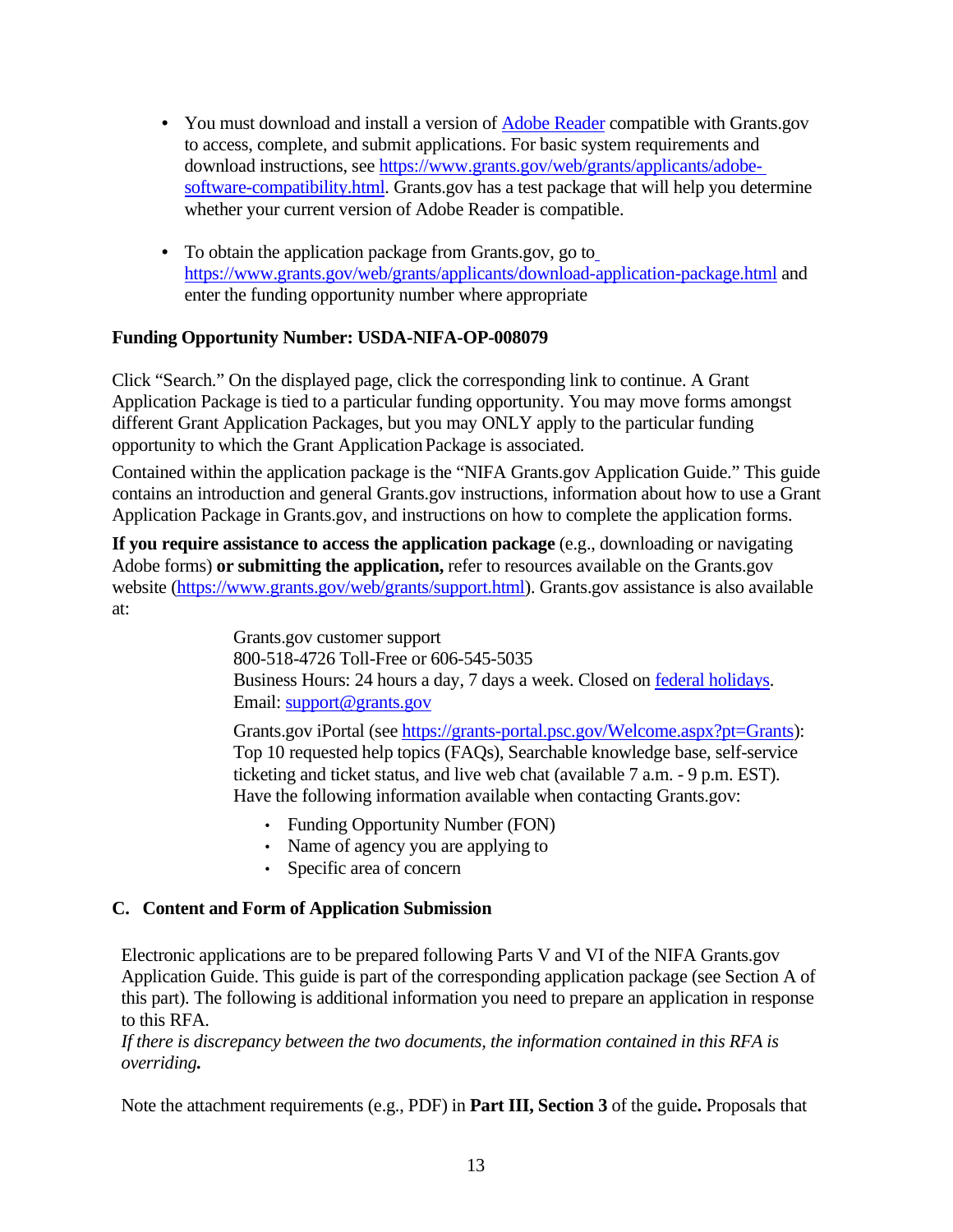are non-compliant with the requirements (e.g., content format, PDF file format, file name restrictions, and no password-protected files) will be at risk of being excluded from NIFA review.

Grants.gov **does not** check for NIFA required attachments or whether attachments are in PDF format; see **Part III, Section 6.1** of the application guide for how to check the manifest of submitted files. Partial applications will be **excluded** from NIFA review. We will accept subsequent submissions of an application until close of business on the closing date in the RFA (see Part V, 2.1 of the NIFA Grants.gov Application Guide for further information).

For any questions related to the preparation of an application, review the NIFA Grants.gov Application Guide and the applicable RFA. If assistance is still needed for preparing application forms content, contact:

- Email [policy@usda.gov](https://usdagcc-my.sharepoint.com/personal/kevin_siegmund_usda_gov/Documents/RFAs/FY2021/12.15.2020/09-Supplemental%20and%20Alternative%20Crops%20-%20Canola%20(SACC)/AppData/Local/Microsoft/Windows/INetCache/IE/AppData/Local/Microsoft/Windows/INetCache/IE/BSA97SB1/policy@usda.gov)
- Business hours: Monday through Friday, 7 a.m. 5 p.m. EST, excluding federal [holidays.](https://www.opm.gov/policy-data-oversight/snow-dismissal-procedures/federal-holidays/)

## **SF 424 R&R Cover Sheet**

Information related to the questions on this form is dealt with in detail in Part V, 2 of the NIFA Grants.gov Application Guide. See Part V, Section 2.18 of the NIFA Grants.gov Application Guide for the required certifications and assurances (e.g., Prohibition against Entities Requiring Certain Internal Confidentiality Agreements).

#### **SF 424 R&R Project/Performance Site Location(s)**

Detailed information related to the questions on this form is available in Part V, 3 of the NIFA Grants.gov Application Guide.

## **R&R Other Project Information Form**

Detailed information related to the questions on this form is available in Part V, 4 of the NIFA Grants.gov Application Guide.

## **a. Field 7. Project Summary/Abstract.**

The summary should also include the relevance of the project to the goals of SAC. See Part V. 4.7 of NIFA Grants.gov Application Guide for further instructions and a link to a suggested template.

## **b. Field 8. Project Narrative.**

NOTE: The Research Project Narrative is only required for the two types of canola research grants and shall not exceed 18 pages of written text and up to three additional pages for figures and tables related to the project. We have established this maximum 21 pages to ensure fair and equitable competition. The Project Narrative must include all the following:

i. Introduction. First, identify which program area you are applying for and the approximate percentage of your project in each area. Define the states working on the project and the region you will be applying to. Clearly state the high priority need of the canola or industrial hemp industry, who will benefit and how they will benefit, and the specific goals of the proposed research. Summarize the body of knowledge or other past activities related to your proposed research, citing the work of key project personnel or others that is relevant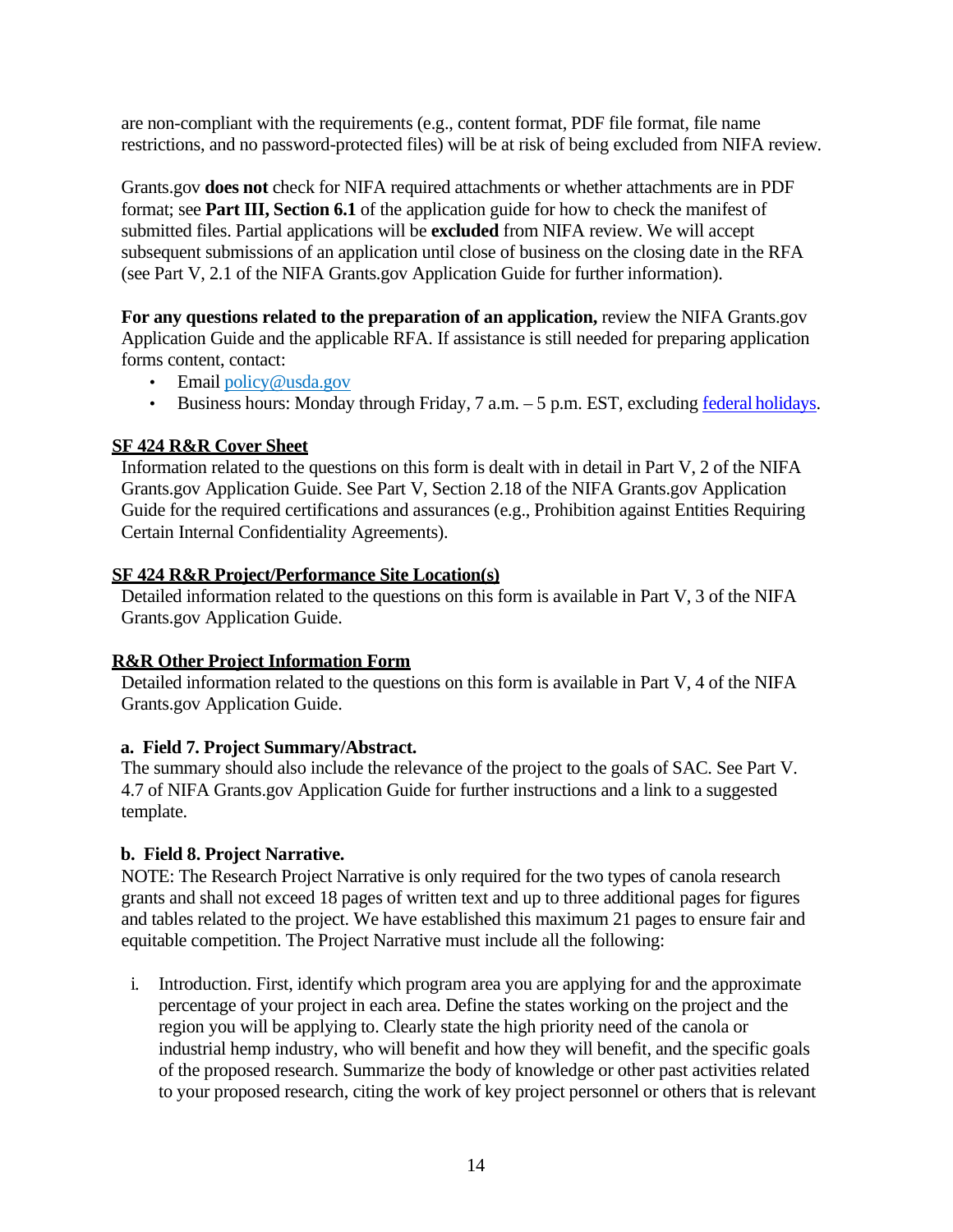to the project. Preliminary data or information pertinent to the proposed research should be included in this section. Describe the qualifications of key personnel, adequacy of facilities, and the project management capability of the applicantinstitution.

- ii. Rationale and Significance. Concisely present the rationale behind the proposed research as it relates to the goals of this RFA as well as the specific research area you will be addressing. This section will:
	- Address the priority-setting process and method of engaging stakeholder involvement in problem identification, planning, implementation of the research, evaluation, and utilization of results.
	- Describe any coordination of the research in national or regional efforts, and how this research complements other work conducted by land grant and other universities, Federal agencies, and industry.
	- Discuss novel ideas or contributions that the proposed project offers.
- iii. Objectives: Include a list of project objectives for the goal(s).
- iv. Approach. Describe how you will address each stated objective. Include in your approach:
	- Methods to be used in carrying out the research and extension components.
	- Means by which results will be analyzed, assessed, and interpreted.
	- A detailed description of how you will communicate your findings and transfer technologies to intended users (Information Dissemination Plan).
	- A clear description of each team members' role and responsibility to the project.
	- For the entire project, a timeline that outlines all-important phases as a year-by-year function of time, including periods beyond the grant funding period.
	- Expected outcomes and benefits. Projects must include a clear description of the expected accomplishments and how research's progress and benefits (outputs and outcomes) will be tracked and measured. This section can include:
	- Anticipated specific uses for your results or products.
	- Specific changes in knowledge about canola or industrial hemp crops and their performance that will directly result from your research.
	- Performance measures such as number of new canola acres planted, increased seed sales, relative changes in land use, enhanced sustainability of production systems, or change in market share.
	- Estimated increases in profit or risk reductions from growing canola, or other quantitative measures of impact.
	- The potential long-term benefits of utilizing the new technology based on current knowledge and practice, and the estimated impact on the canola industry and American agriculture.
- v. Response to Previous Review: This requirement only applies to Resubmitted Applications as described in Part II, B (Resubmission project type). The Project Narrative is to include two components: 1) a one-page maximum response to the previous review (containing the previous proposal number in the first line) titled "Response to Previous Review" as the first page of the Narrative and 2) the 18 page Project Narrative, as required (see Part IV, C. 3. b., above). The additional one-page "Response to Previous Review" does not count against the 18-page limit of the Project Narrative. This is required for all applications previously submitted to this program.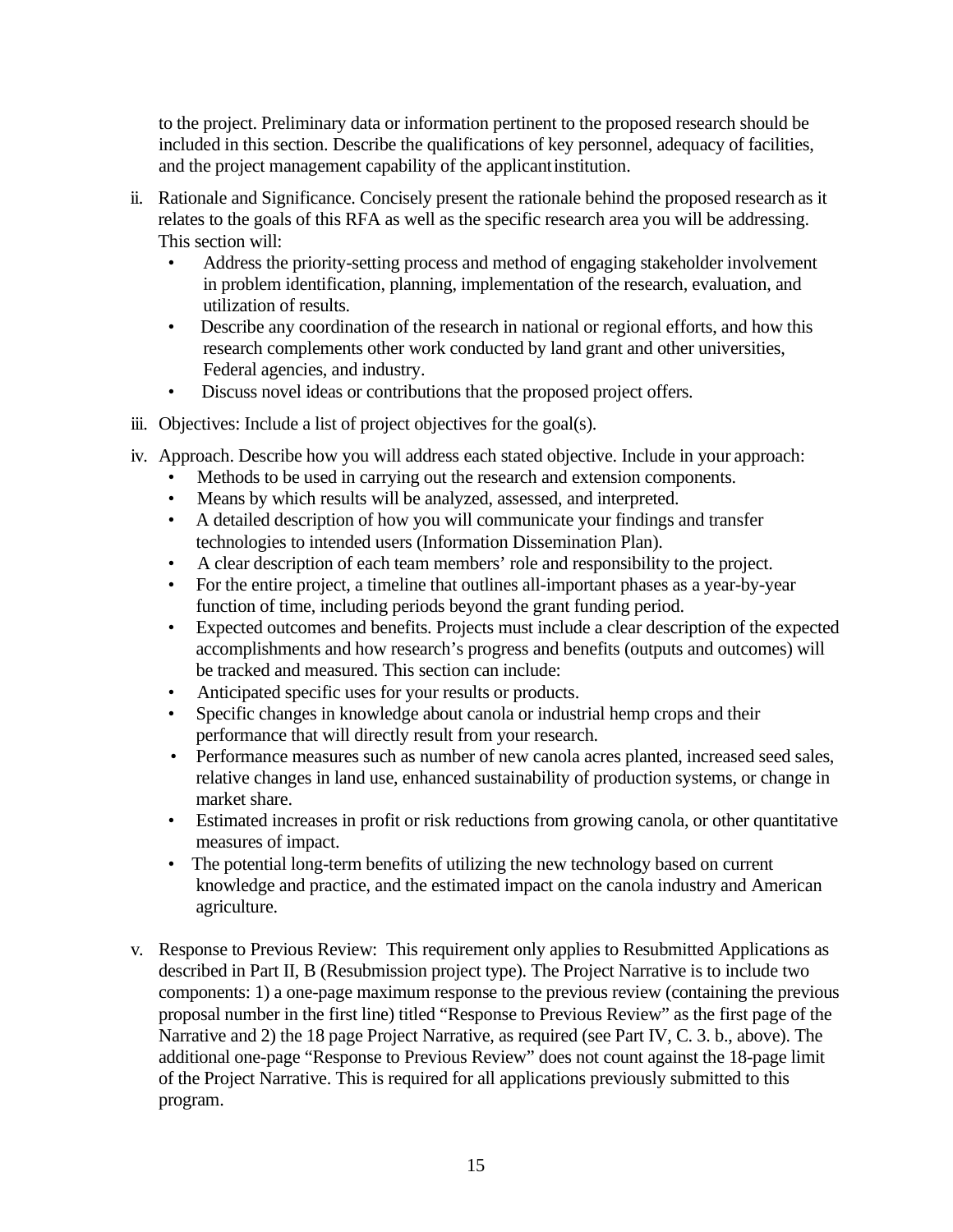**NOTE:** Appendices to the research Project Narrative are allowed if they are directly germane to the proposed project. Do not add appendices to circumvent the page limit.

#### **c. Field 12. Add Other Attachments**

See Part V. Section 4.12 of the NIFA Grants.gov Application Guide (Field 12 on the form) for instructions for this field.

**d. Data Management Plan.** A Data Management Plan (DMP) is required and is to clearly articulate how the project director (PD) and co-PDs plan to manage and disseminate the data generated by the project. The DMP will be considered during the merit review process (see Part V, B.). **See Part III Section 3.1 of the NIFA Grants.gov Application Guide for NIFA attachment specifications.**

The requirements for preparation and inclusion of a DMP in your application are included on the following web page, [https://nifa.usda.gov/resource/data-management-plan-nifa-funded](https://nifa.usda.gov/resource/data-management-plan-nifa-funded-research-projects)[research-](https://nifa.usda.gov/resource/data-management-plan-nifa-funded-research-projects) [projects.](https://nifa.usda.gov/resource/data-management-plan-nifa-funded-research-projects) Also included on the web page are FAQs and information about accessing examples of DMPs.

In addition, applications must provide a description and budgeted plan for releasing germplasm, cultivars, or other genetic resources that is compliant with the *[Research Terms and Conditions](https://nifa.usda.gov/terms-and-conditions)* that govern NIFA-funded projects in the areas of plant breeding, genetics, and genomics. The terms and conditions can be found at: [https://nifa.usda.gov/terms-and-conditions.](https://nifa.usda.gov/terms-and-conditions) The following sections are particularly relevant: Genetic Resources from Outside of the U.S (page 5); Patents and Inventions including Plant Variety Protection (page 9); and Release of Animal or Plant Genome Sequence Data and Distribution of Animal or Plant Genomic Resources, and the Release or Distribution of Plant Germplasm (pages 13-15).

## **R&R Senior/Key Person Profile (Expanded)**

Detailed information related to the questions on this form is available in Part V.5 of the NIFA Grants.gov Application Guide. This section of the guide includes instructions about senior/key person profile requirements, and details about the biographical sketch and the current and pending support, including a link to a suggested template for the current and pending support.

#### **R&R Personal Data**

As noted in Part V.6 of the NIFA Grants.gov Application Guide, the submission of this information is voluntary and is not a precondition of award. Part V.6 also notes the importance and use of the information.

#### **R&R Budget**

Detailed information related to the questions on this form is available in Part V7 of the NIFA Grants.gov Application Guide.

#### Indirect Costs

For further information and instructions regarding indirect costs, refer to Part V, section 7.9 of the NIFA Grants.gov Application Guide. For indirect cost funding restrictions, refer to Part IV, D. of this RFA.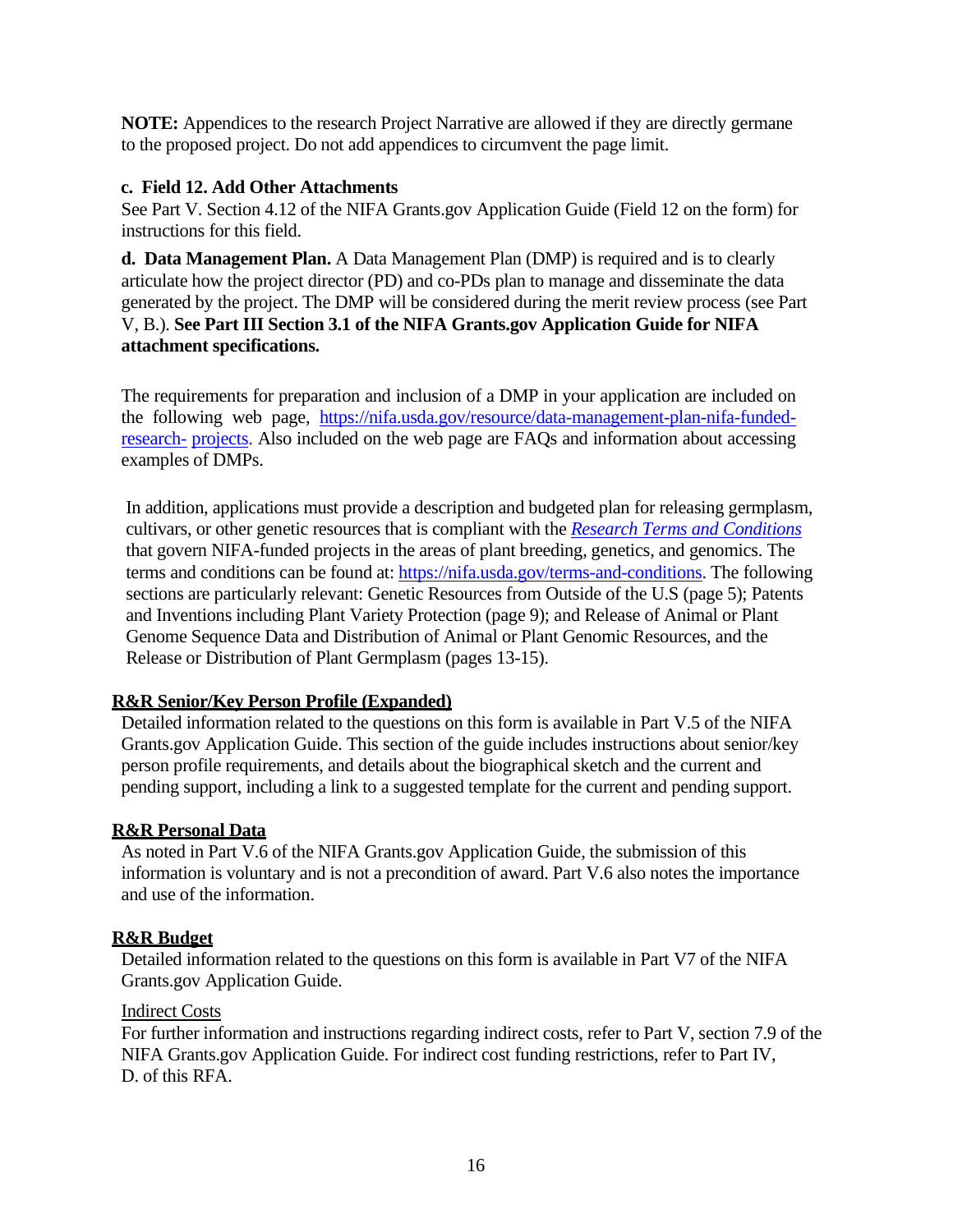## **Supplemental Information Form**

Detailed information related to the questions on this form are available in Part VI, 1 of the NIFA Grants.gov Application Guide.

- a. **Field 2. Program to which you are applying.** Enter the program code name (i.e., enter "**Canola Research**") and the program code (i.e., enter "**HW**"). Note that accurate entry of the program code is very important for proper and timely processing of an application.
- b. **Field 8. Conflict of Interest List**. See Part VI, 1.8 of the NIFA Grants.gov Application Guide for further instructions and a link to a suggested template.

## **Representations Regarding Felony Conviction and Tax Delinquent Status for Corporate Applicants**

This is a required form for corporate applicants. See Part VI, 2 of the NIFA Grants.gov Application Guide for a description of the term, "corporation," and detailed information related to the questions on this form.

#### **Submission Dates and Times**

We recommend that you conduct an administrative review of the application before submission of it via Grants.gov to ensure that it complies with all preparation instructions. An application checklist is included in Part VII of the NIFA Grants.gov Application Guide to assist with this review.

## **Instructions for submitting an application are included in Part IV, Section 1.9 of the NIFA Grants.gov Application Guide.**

Applications must be received by Grants.gov by **5 p.m. Eastern Time on March 30, 2021**. Applications received after this deadline will normally not be considered for funding. **If you have trouble submitting an application to Grants.gov, you should FIRST contact the Grants.gov Help Desk to resolve any problems. Keep a record of any such correspondence. See Part IV. A for Grants.gov contact information.**

We send email correspondence to the AR regarding the status of submitted applications. We strongly encourage you to provide accurate email addresses, where designated, on the SF-424 R&R Application for Federal Assistance.

If the AR has not received correspondence **from NIFA** regarding a submitted application within 10 days of the established deadline, contact the Agency Contact identified in Part VII of theRFA and request the proposal number assigned to the application. **Failure to do so may result in the application not being considered for funding by the peer review panel. Once the application has been assigned a proposal number, you should cite this number on all future correspondence.**

## **D. Funding Restrictions**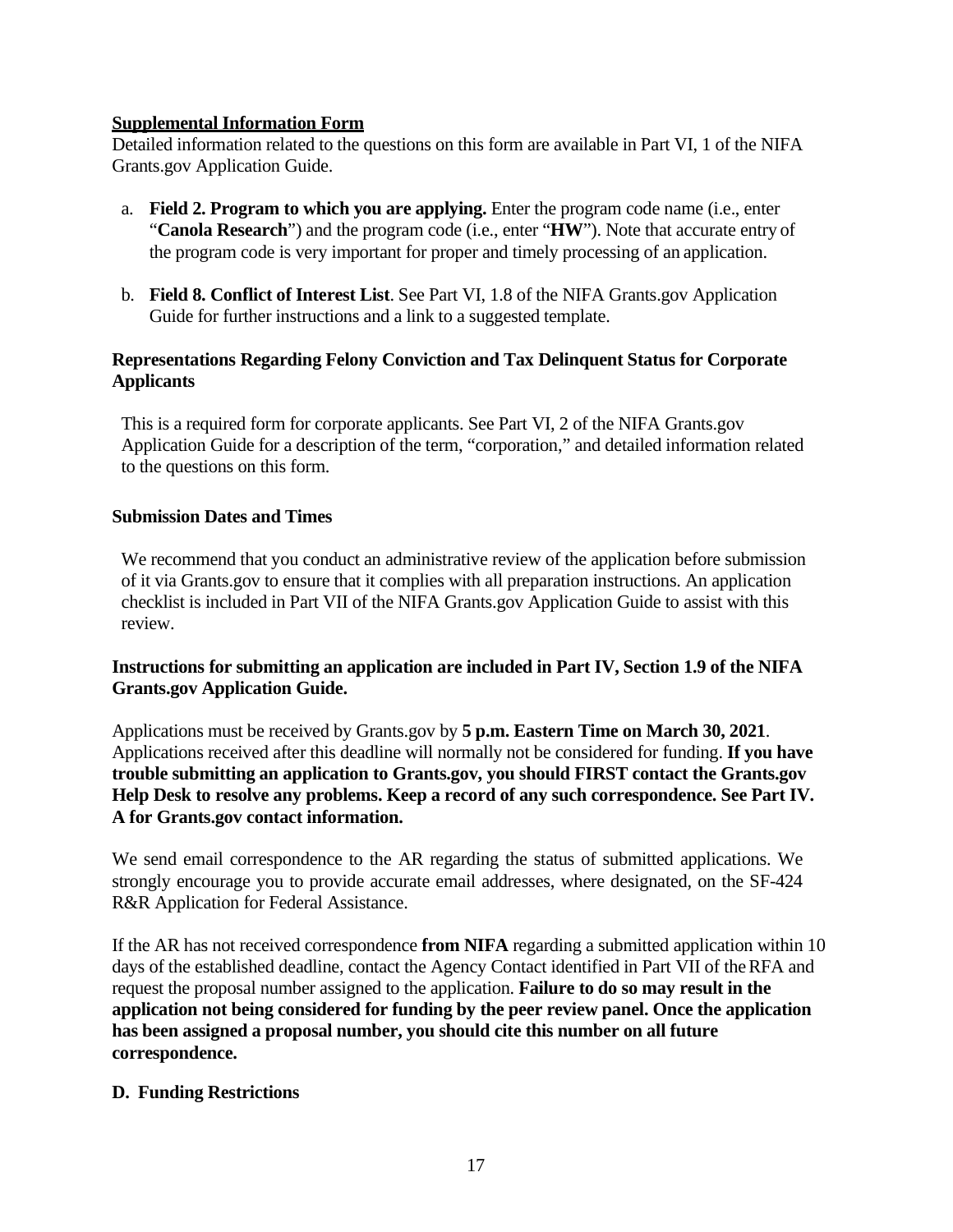Section 1462(a) and (c) of the National Agricultural Research, Extension, and Teaching Policy Act of 1977 (NARETPA), as amended by Section 7124 of the Agriculture Improvement Act of 2018, limits indirect costs for the overall award to 30 percent of Total Federal Funds Awarded (TFFA) under a research, education, or extension grant. The maximum indirect cost rate allowed under the award is determined by calculating the amount of indirect costs using:

- 1) the sum of an institution's negotiated indirect cost rate and the indirect cost rate charged by sub-awardees, if any; or
- 2) 30 percent of TFFA.

The maximum allowable indirect cost rate under the award, including the indirect costs charged by the sub-awardee(s), if any, is the lesser of the two rates.

If the results of number one, is the lesser of the two rates, the grant recipient is allowed to charge the negotiated indirect cost rate on the prime award and the sub-award(s), if any. Any sub- awards would be subject to the sub-awardee's negotiated indirect cost rate. The sub-awardee may charge its negotiated indirect cost rate on its portion of the award, provided the sum of the indirect cost rate charged under the award by the prime awardee and the sub-awardee(s) does not exceed 30 percent of the TFFA.

If the result of number two, is the lesser of the two rates, then the maximum indirect cost rate allowed for the overall award, including any sub-award(s), is limited to 30 percent of the TFFA. That is, the indirect costs of the prime awardee plus the sum of the indirect costs charged by the sub-awardee(s), if any, may not exceed 30 percent of the TFFA.

In the event of an award, the prime awardee is responsible for ensuring the maximum indirect cost allowed for the award is not exceeded when combining indirect costs for the Federal portion (i.e., prime and sub-awardee(s)) and any applicable cost-sharing (see 7 CFR 3430.52(b)). Amounts exceeding the maximum allowable indirect cost is considered unallowable. See sections 408 and 410 of 2 CFR 200.

You may not use grant funds awarded under this authority to renovate or refurbish research, education, or extension space; purchase or install fixed equipment in such space; or the planning, repair, rehabilitate, acquire, or construction of buildings or facilities.

## **E. Other Submission Requirements**

#### **You should follow the submission requirements noted in Part IV, Section 1.9 in the document entitled "NIFA Grants.gov Application Guide."**

For information about the **status of a submitted application**, see Part III, Section 6 of the NIFA Grants.gov Application Guide.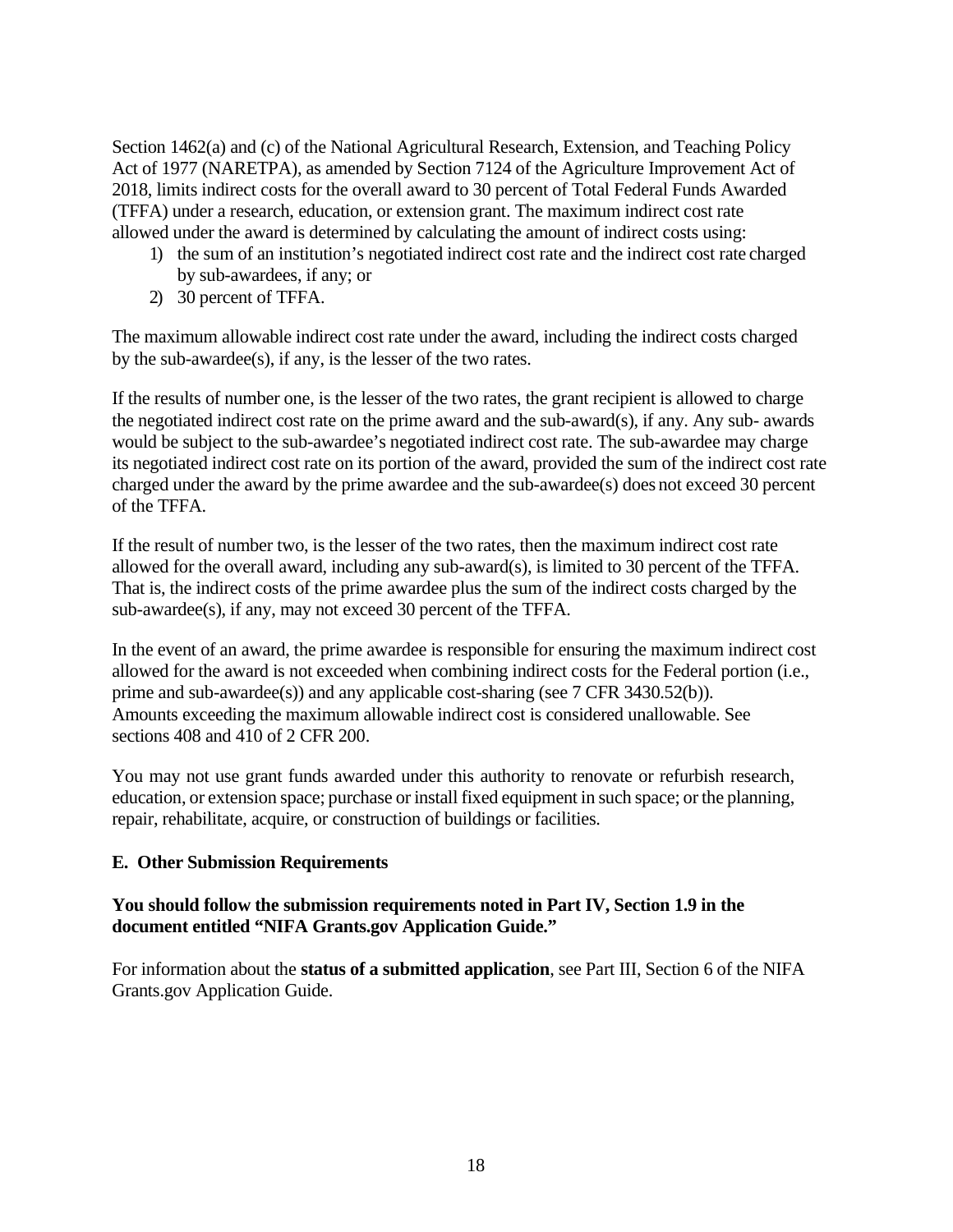# <span id="page-18-0"></span>**PART V—APPLICATION REVIEW REQUIREMENTS**

## <span id="page-18-1"></span>**A. NIFA's Evaluation Process**

NIFA evaluates each application in a two-part process. First, we screen each application to ensure that it meets the administrative requirements as set forth in this RFA. Second, a scientific peer- review process will be used to technically evaluate applications that meet the administrative requirements using a review panel **(see [NIFA Peer Review Process](https://nifa.usda.gov/resource/nifa-peer-review-process-competitive-grant-applications) ).**

#### **Scientific Peer Review Process:**

**NIFA selects reviewers for the review panel based upon their training and experience in relevant scientific, extension, or education fields, taking into account the following factors:**

- the level of relevant formal scientific, technical education, or extension experience of the individual, as well as the extent to which an individual is engaged in relevant research, education, or extension activities;
- the need to include experts from various areas of specialization within relevant scientific, education, or extension fields;
- the need to include other experts (e.g., producers, range or forest managers/operators, and consumers) who can assess relevance of the applications to targeted audiences and to program needs;
- the need to include experts from a variety of organizational types (e.g., colleges, universities, industry, state and Federal agencies, and private profit and non-profit organizations) and geographic locations;
- the need to maintain a balanced composition with regard to minority and female representation and an equitable age distribution; and
- the need to include reviewers who can judge the effective usefulness of each application to producers and the general public.

After each peer review panel has completed its deliberations, the responsible program staff of NIFA will recommend that your project is either approved for support from currently available funds or declined due to insufficient funds or unfavorable review.

NIFA reserves the right to negotiate with the PD/PI and/or the submitting organization or institution regarding project revisions (e.g., reductions in the scope of work, funding level, period, or method of support) prior to recommending any grant for funding.

After the review process has been completed, NIFA sends copies of reviews, *not*  including the identity of reviewers, and a summary (if applicable) of the review panel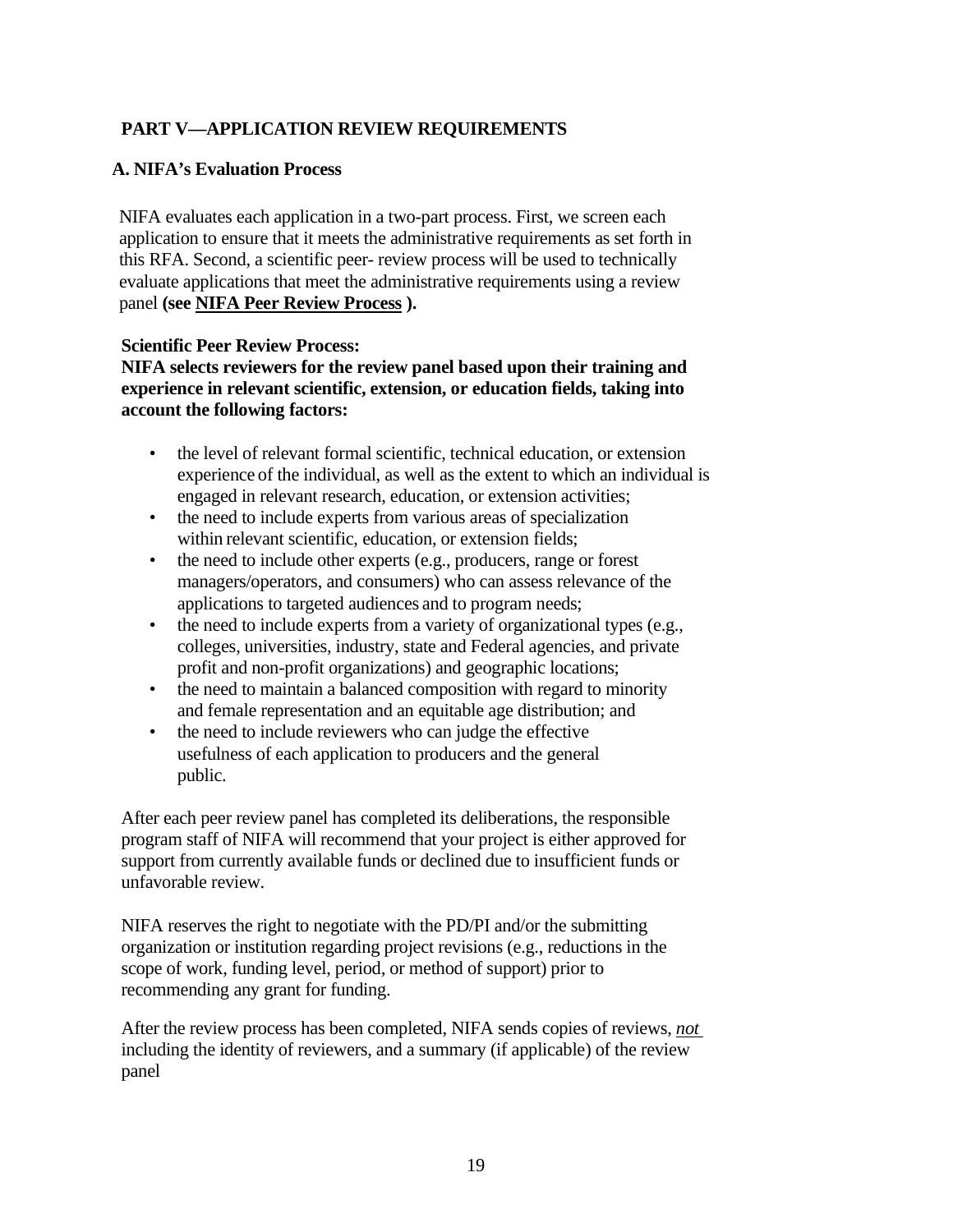*Conflicts of interest*. NIFA takes extreme care to prevent any actual or perceived conflicts of interest that may influence the review or evaluation (see [NIFA Peer](https://nifa.usda.gov/resource/nifa-peer-review-process-competitive-grant-applications)  [Review Process for](https://nifa.usda.gov/resource/nifa-peer-review-process-competitive-grant-applications) [Competitive Grant Applications\)](https://nifa.usda.gov/resource/nifa-peer-review-process-competitive-grant-applications).

# <span id="page-19-0"></span>**B. Evaluation Criteria**

After the independent reviews are completed, a peer review panel meeting will be convened. The peer review panel meeting includes a discussion with other reviewers serving on the peer review panel. The panel uses the summarized reviews to facilitate these discussions. Through these discussions, peer review panelists come to consensus on the final ranking of proposals. See a complete description of NIFA's peer review process here:

[https://nifa.usda.gov/sites/default/files/resource/NIFA-Peer-Review-Process-for-Competitive-](https://nifa.usda.gov/sites/default/files/resource/NIFA-Peer-Review-Process-for-Competitive-Grant-Applications_0.pdf)[Grant-Applications\\_0.pdf.](https://nifa.usda.gov/sites/default/files/resource/NIFA-Peer-Review-Process-for-Competitive-Grant-Applications_0.pdf)

We will use the evaluation criteria below to review applications submitted in response to this RFA:

- 1. Design (60 points). Each of the following components will be considered:
	- The application's methodologies and analytical approaches are appropriate to project objectives, have high scientific merit, and effectively integrate the research and extension activities. (25 pts)
	- The application demonstrates a "whole systems approach"; that is a compelling understanding of the problem(s) it will address, the regional production systemas a whole, and how the proposed solution(s) will contribute to both. (10 pts)
	- Project is well planned and potentially attainable within project time, scope, and budget. (10 pts)
	- Awareness of previous or alternative approaches are identified and explained when necessary. Even if a single component is the focus of the project, the proposal must provide a thorough analysis of the broader systems context for why that component is critical. (5 pts)
	- Project feasibility or likelihood it will help maintain and expand the use of canola grown in the U.S. and advance the science. (10pts)
	- Innovative projects are encouraged.
- 2. Outreach plan (20 points). Application includes a detailed extension engagement and outreach plan and schedule for how: 1) team interacts with interested communities (e.g., farmers) to understand need, and 2) new genetic materials, information, knowledge, or other technology will be delivered to those served by the project. A description of how extension outreach impacts will be measured and reported is also included.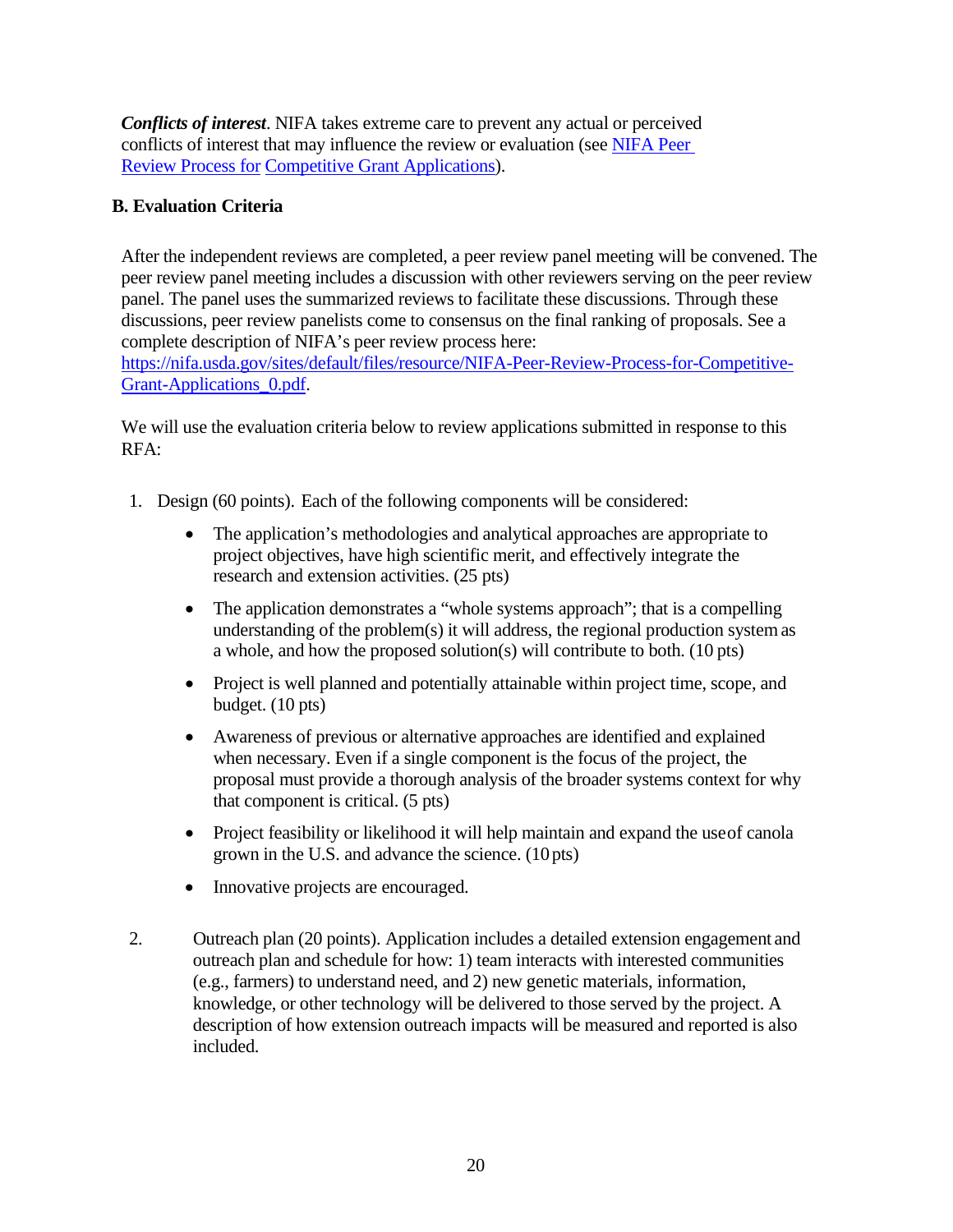- 3. A regional, interdisciplinary, and industry-engaged approach (10 points). The application documents the necessary collective expertise in biological sciences, physical sciences, engineering, socio-economic sciences, extension, and program evaluation, as well as participation from principal stakeholders and partners. Qualifications of project personnel are clearly demonstrated. How these experts collaborate to reach project goals, increasing the sustainability, productivity, and profitability of the canola industry, are well described.
- 4. RFA alignment (5 points). Application clearly states which RFA research area(s) will be addressed, and the specified objectives are relevant to RFA purpose and priorities.
- 5. Appropriateness of budget (5 points). Budget allocations reflect the personnel and tasks associated with the activities needed to accomplish the objectives. The budget plan describes how this program's funding complements other funding sources including Federal capacity and competitive funds, and state, industry, and otherkinds of support.

## <span id="page-20-0"></span>**C. Conflicts of Interest and Confidentiality**

During the peer evaluation process, we take extreme care to prevent any actual or perceived conflicts of interest that may impact review or evaluation. See [https://www.nifa.usda.gov/business/competitive\\_peer\\_review.html](https://www.nifa.usda.gov/business/competitive_peer_review.html) for further information about conflicts of interest and confidentiality as related to the peer review process.

## **D. Organizational Management Information**

Specific management information relating to an applicant shall be submitted one-time, with updates on an as-needed basis. This requirement is part of the responsibility determined prior to the award of a grant identified under this RFA, if such information has not been provided previously under this or another NIFA program. We will provide applicants copies of forms recommended for use in fulfilling these requirements as part of the pre-award process. Although an applicant may be eligible based on its status as one of these entities, there are factors that may exclude an applicant from receiving federal financial and nonfinancial assistance and benefits under this program (e.g., debarment or suspension of an individual involved or a determination that an applicant is not responsible based on submitted organizational management information).

## **E. Application Disposition**

An application may be withdrawn at any time before a final funding decision is made regarding the application. Each application that is not selected for funding, including those that are withdrawn, will be retained by SAC for a period of three years.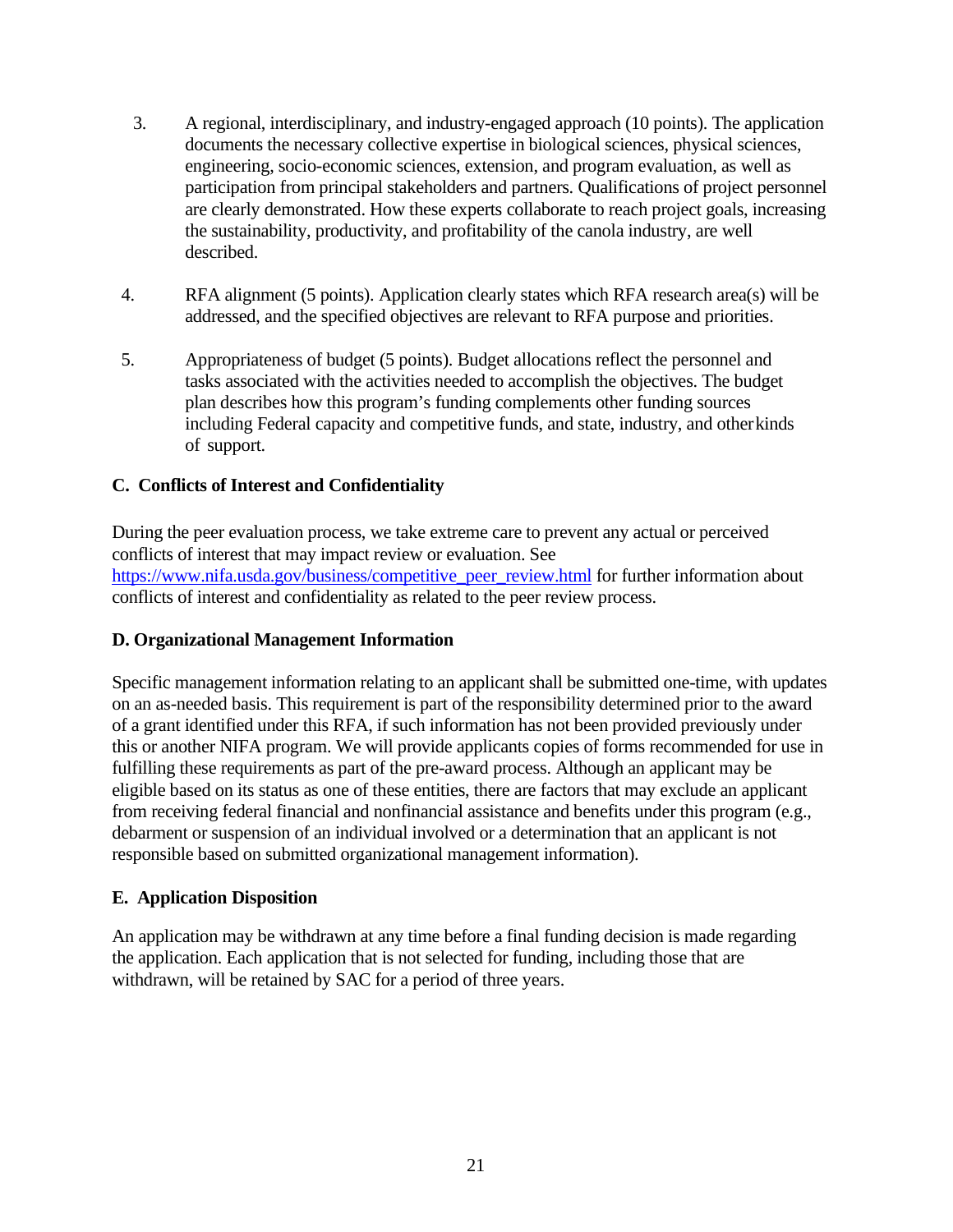# <span id="page-21-0"></span>**PART VI—AWARD ADMINISTRATION**

## <span id="page-21-1"></span>**A. General**

Within the limit of funds available for such purpose, the NIFA awarding official shall make grants to those responsible, eligible applicants whose applications are judged most meritorious under the procedures set forth in this RFA. The date specified by the NIFA awarding official as the effective date of the grant shall be no later than September 30 of the federal fiscal year in which the project is approved for support and funds are appropriated for such purpose, unless otherwise permitted by law. The project need not be initiated on the grant effective date, but as soon thereafter as practical so that project goals may be attained within the funded project period. All funds granted by NIFA under this RFA may be used only for the purpose for which they are granted in accordance with the approved application and budget, regulations, terms and conditions of the award, applicable federal cost principles, USDA assistance regulations, and NIFA General Awards Administration Provisions at 7 CFR part 3430, subparts A through E.

## <span id="page-21-2"></span>**B. Award Notice**

The award document will provide pertinent instructions and information including, at a minimum, the information described in [2 CFR 200.211.](https://www.ecfr.gov/cgi-bin/retrieveECFR?gp=&SID=cc3a3e9b1db540ac924812e19f15beb7&n=sp2.1.200.c&r=SUBPART&ty=HTML%2523se2.1.200_1210#se2.1.200_1211)

See<https://nifa.usda.gov/terms-and-conditions> to view current NIFA award terms and conditions.

#### <span id="page-21-3"></span>**C. Administrative and National Policy Requirements**

Several federal statutes and regulations apply to grant applications considered for review and to project grants awarded under this program. These may include, but are not limited to, the ones listed on the NIFA web page – [https://nifa.usda.gov/federal-regulations.](https://nifa.usda.gov/federal-regulations)

NIFA Federal Assistance Policy Guide**—**a compendium of basic NIFA policies and procedures that apply to all NIFA awards, unless there are statutory, regulatory, or award-specific requirements to the contrary—is available at [https://nifa.usda.gov/policy-guide.](https://nifa.usda.gov/policy-guide)

#### **Responsible and Ethical Conduct of Research**

Refer to Part II, D for more information.

#### **D. Expected Program Outputs and Reporting Requirements**

The output and reporting requirements are included in the award terms and conditions (see <https://nifa.usda.gov/terms-and-conditions> for information about NIFA award terms). If there are any programs or award-specific award terms, they will be identified in the award.

**NIFA encourages (but does not require) Integrated Projects to develop content suitable for delivery through eXtension (**<https://extension.org/>**).**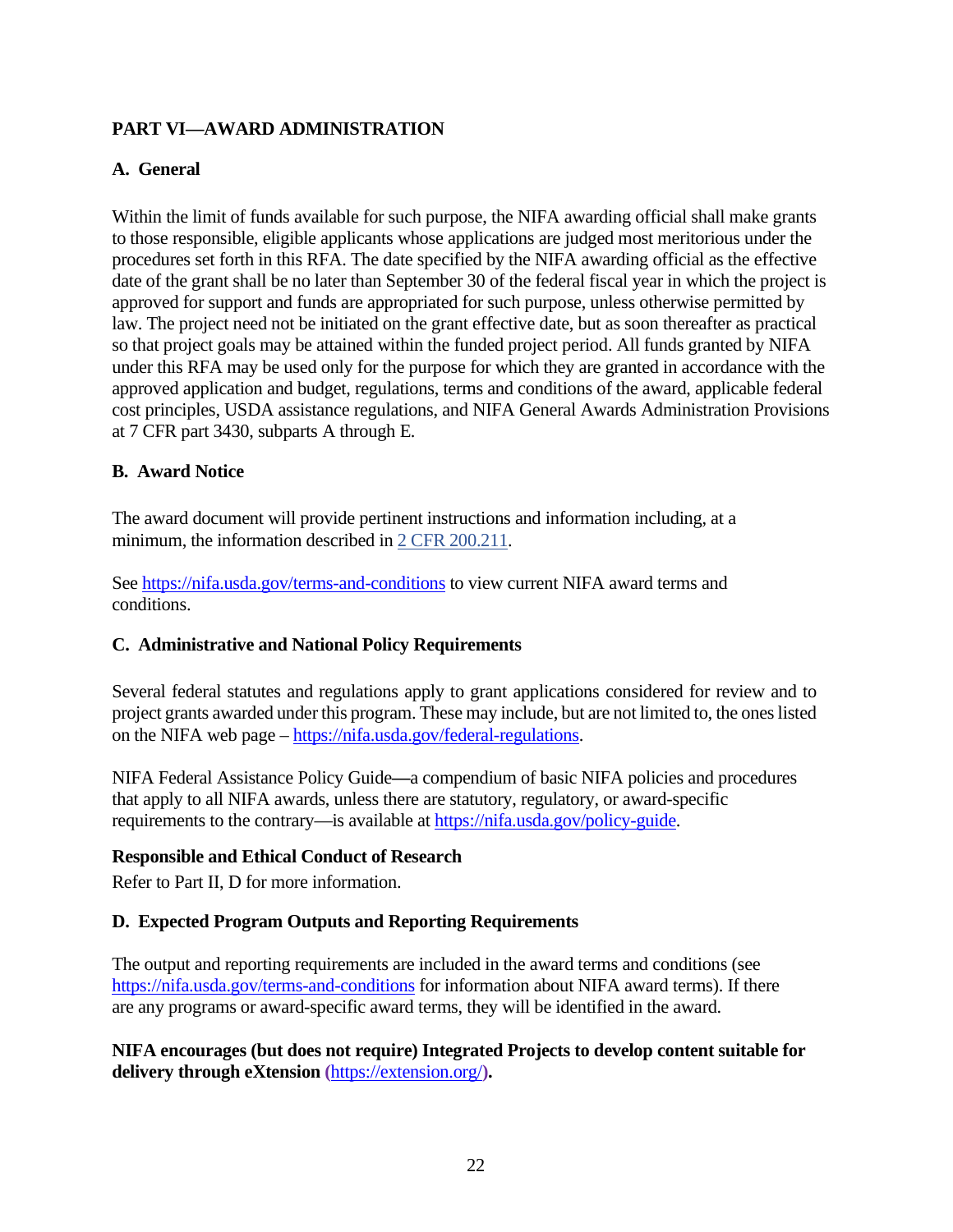# <span id="page-22-0"></span>**PART VII—AGENCY CONTACT**

For administrative questions related to

- Grants.gov, see Part IV of this RFA
- Other RFA or application questions, please email [policy@usda.gov](mailto:policy@usda.gov)
- Awards under this RFA, please email [awards@usda.gov](mailto:awards@usda.gov)

#### **U.S. Postal Mailing Address:**

National Institute of Food and Agriculture U.S. Department of Agriculture P.O. Box 419205, MS 10000 Kansas City, MO 64141-6205

## **Courier/Package Delivery Address:**

National Institute of Food and Agriculture United States Department of Agriculture 2312 East Bannister Road, MS 10000 Kansas City, MO 64141-3061

Applicants and other interested parties are encouraged to contact:

Programmatic Contact – Tom Bewick National Program Leader Institute of Food Production and Sustainability Division of Plant Systems – Production Phone: (202) 913-3052 Email: [tbewick@usda.gov](mailto:tbewick@usda.gov)

Alternate Programmatic Contact – Megan O'Reilly Program Specialist Institute of Food Production and Sustainability Division of Plant Systems - Production Phone: (202) 445-5410 Email: [megan.oreilly2@usda.gov](mailto:megan.oreilly2@usda.gov)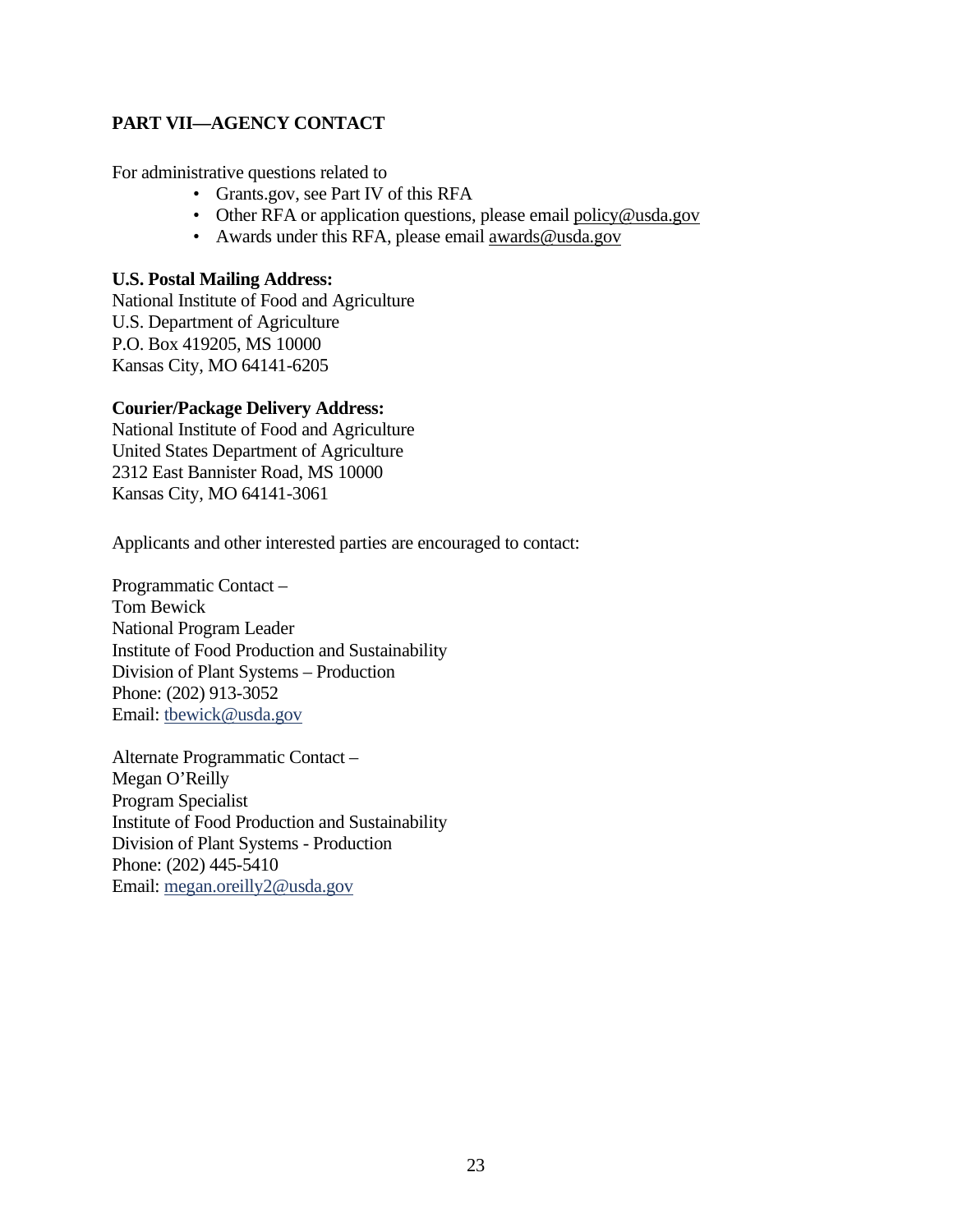# <span id="page-23-0"></span>**PART VIII—OTHER INFORMATION**

#### <span id="page-23-1"></span>**A. Use of Funds; Changes**

#### **1. Delegation of Fiscal Responsibility**

Unless the terms and conditions of the award state otherwise, awardees may not in whole or in part delegate or transfer to another person, institution, or organization the responsibility for use or expenditure of award funds.

#### **Changes in Budget or Project Plans**

In accordance with [2 CFR 200.308,](http://www.ecfr.gov/cgi-bin/text-idx?SID=3af89506559b05297e7d0334cb283e24&mc=true&node=se2.1.200_1308&rgn=div8) awardees must request prior approval from NIFA for the following program or budget-related reasons:

(i) Change in the scope or the objective of the project or program (even if there is no associated budget revision requiring prior written approval).

(ii) Change in a key person specified in the application or the federal award.

(iii) The disengagement from the project for more than three months, or a 25 percent reduction in time devoted to the project, by the approved project director or principal investigator.

(iv) The inclusion, unless waived by the federal awarding agency, of costs that require prior approval in accordance with [2 CFR 200 Subpart E—Cost Principles](https://www.ecfr.gov/cgi-bin/retrieveECFR?gp=&SID=2427e8fa31359b34244e7d9a573c18b0&mc=true&n=pt2.1.200&r=PART&ty=HTML#sp2.1.200.e) of this part or [45 CFR Part](https://www.ecfr.gov/cgi-bin/text-idx?SID=2ddcefd8b146897470e7ff29c9130644&mc=true&node=pt45.1.75&rgn=div5#ap45.1.75_1521.ix)  [75 Appendix IX, "Principles for Determining Costs Applicable to Research and Development](https://www.ecfr.gov/cgi-bin/text-idx?SID=2ddcefd8b146897470e7ff29c9130644&mc=true&node=pt45.1.75&rgn=div5#ap45.1.75_1521.ix)  [under Awards and Contracts with Hospitals,"](https://www.ecfr.gov/cgi-bin/text-idx?SID=2ddcefd8b146897470e7ff29c9130644&mc=true&node=pt45.1.75&rgn=div5#ap45.1.75_1521.ix) or [48 CFR Part 31, "Contract Cost Principles and](https://www.ecfr.gov/cgi-bin/text-idx?SID=2ddcefd8b146897470e7ff29c9130644&mc=true&node=pt48.1.31&rgn=div5)  [Procedures,"](https://www.ecfr.gov/cgi-bin/text-idx?SID=2ddcefd8b146897470e7ff29c9130644&mc=true&node=pt48.1.31&rgn=div5) as applicable.

(v) The transfer of funds budgeted for participant support costs as defined in [§200.75 Participant](https://www.ecfr.gov/cgi-bin/retrieveECFR?gp=&SID=2427e8fa31359b34244e7d9a573c18b0&mc=true&n=pt2.1.200&r=PART&ty=HTML#se2.1.200_175)  [support costs](https://www.ecfr.gov/cgi-bin/retrieveECFR?gp=&SID=2427e8fa31359b34244e7d9a573c18b0&mc=true&n=pt2.1.200&r=PART&ty=HTML#se2.1.200_175) to other categories of expense.

(vi) Unless described in the application and funded in the approved federal awards, the sub awarding, transferring or contracting out of any work under a federal award, including fixed amount subawards as described in §200.333 [Fixed amount subawards.](https://www.ecfr.gov/cgi-bin/retrieveECFR?gp=&SID=2427e8fa31359b34244e7d9a573c18b0&mc=true&n=pt2.1.200&r=PART&ty=HTML#se2.1.200_1333) This provision does not apply to the acquisition of supplies, material, equipment, or general support services.

(vii) Changes in the approved cost sharing or matching provided by the non-federal entity.

(viii) The need arises for additional federal funds to complete the project.

The awardee will be subject to the terms and conditions identified in the award. See <https://nifa.usda.gov/terms-and-conditions> for information about NIFA award terms.